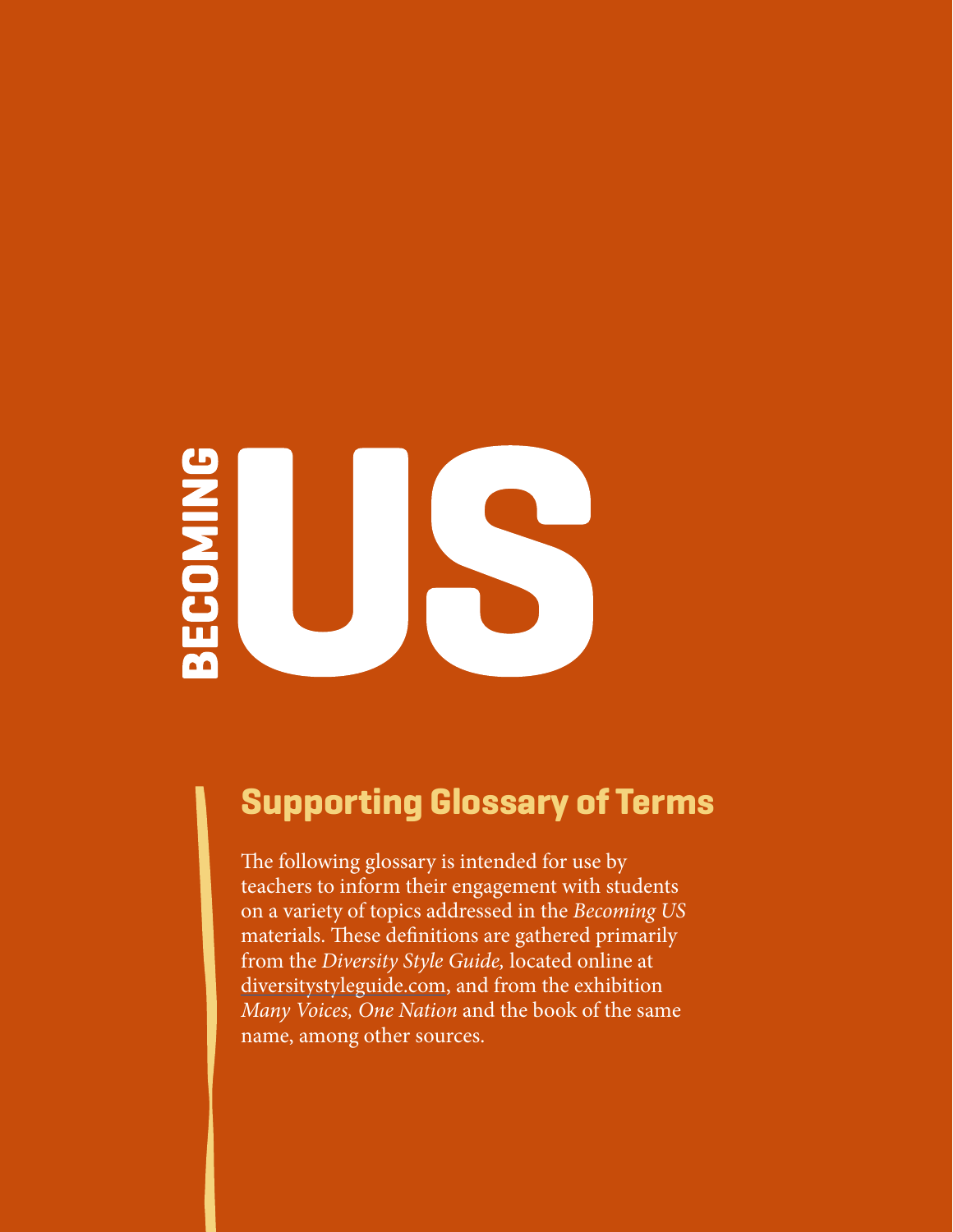

**abolition**<br>Major America<br>of tactics and c Major American reform movement that sought to end slavery in America using a wide range of tactics and organizations. While abolitionists are commonly portrayed as white people deeply concerned about the plight of enslaved black people, many were African American. Free black people in the North also were stalwart in their dedication to the cause and provided fnancial support.

### activist, advocate

An activist is someone who actively advocates for political or social change. Others who also push for causes, however, ofen are called advocates. Advocate is more neutral and a better choice, unless a subject describes himself or herself as an activist.

## affrmative action

In the United States, afrmative action began under the Civil Rights Act of 1964. It was a way to address discrimination based on gender and race. Other countries also have afrmative action policies. Rulings expanded the U.S. law to include disability, ethnic origin, and age. One myth is that African Americans are the chief benefciaries of afrmative action. Tat is not true. The U.S. Department of Labor has said that white women have been the primary beneficiaries of affirmative action policies.

# African American, African-American, Black, black

People in the United States who share a lineage that can be traced directly or indirectly to Africa. Black and African American do not necessarily mean the same thing and individuals may prefer one term over the other. It's best to ask. Some black people do not identify as African American. Tis lineage, while collective, contains a diverse array of histories, cultures, and experiences. Tis includes, but is not limited to, black, African American, Afro-Caribbean, Afro-Latino, and African immigrants living in the United States. Some people may identify themselves as African American to resist black as a socially constructed category. Others may identify this way to assert their American identity. There are many reasons one might identify as African American. Some people may identify as black because they do not feel connected to the American state. Others may identify as black because they do not identify with the African continent.

# African diaspora

Black people of African descent who are scattered throughout the world; refers to black people whose ancestors were removed from the African continent through slavery and colonization, and dispersed worldwide, according to the National Association of Black Journalists Style [Guide.](https://www.nabj.org/page/styleguide ) The African diaspora is a byproduct of the Trans-Atlantic slave trade, which dispersed millions of people. The Trans-Atlantic Slave Trade Database estimates that 12.5 million Africans were taken to the Americas and the Caribbean. About 1.8 million died en route. Tis forced move imposed a negative legacy. Overlaying new locations on African origins changed identities.

# Afro-American

Archaic term to describe a black person. Popular in the 1960s and 1970s, the name was overtaken by black and later African American in the 1980s and 1990s. Do not use.

### alien

A word used by the U.S. government to describe a foreign-born person who is not a citizen by naturalization or parentage. People who enter the United States legally are called resident aliens and they carry alien registration cards, also known as green cards because they used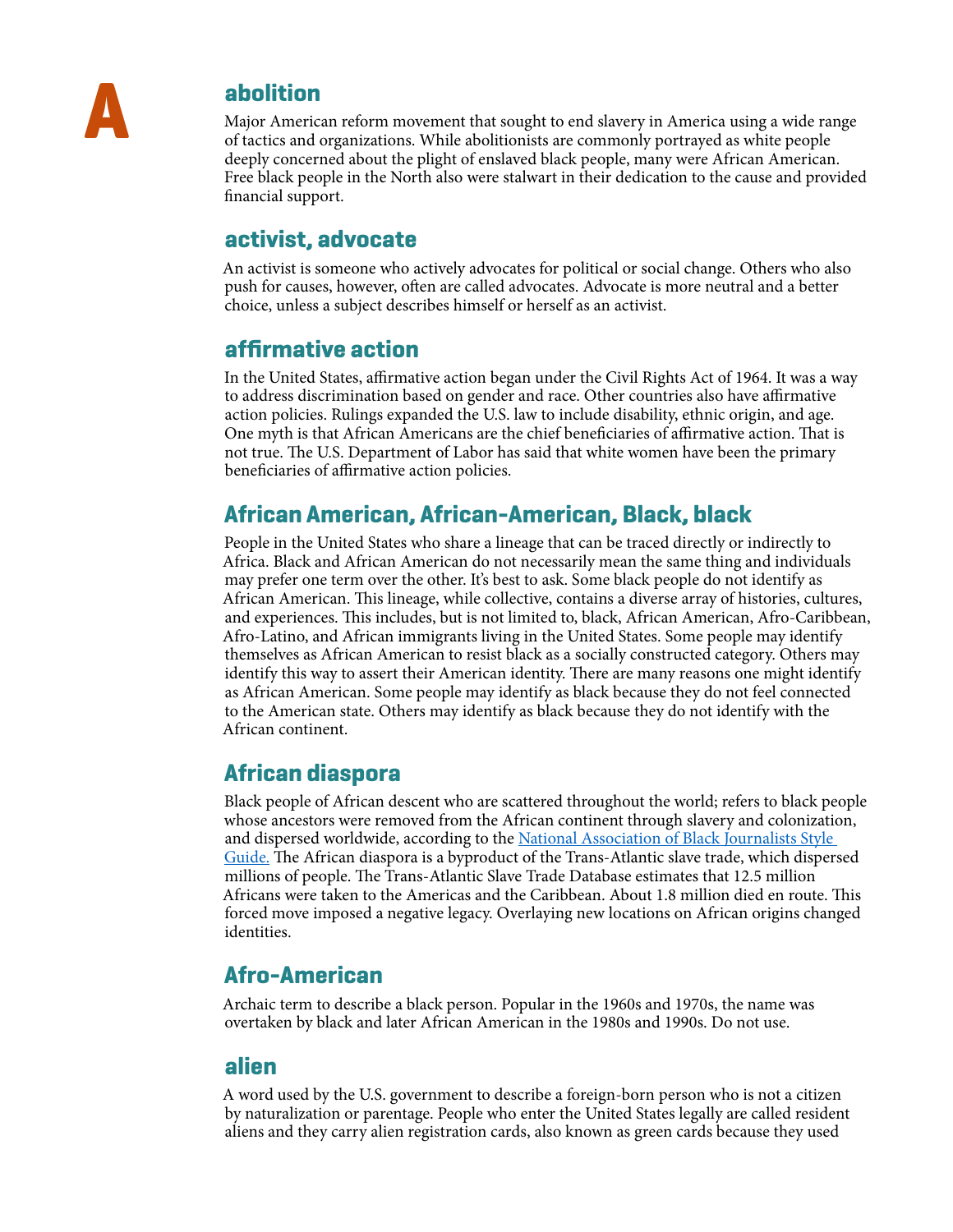to be green. While Webster's frst defnition of the term alien is in accordance with the government's interpretation, the dictionary also includes other, darker, meanings for the word, such as "a non-terrestrial being," "strange," "not belonging to one," "adverse," and "hostile." And Encyclopedia Britannica points out that "in early times, the tendency was to look upon the alien as an enemy and to treat him as a criminal or an outlaw." It is not surprising then that in 1798, in anticipation of a possible war with France, the U.S. Congress passed the Alien and Sedition Acts, which restricted "aliens" and curtailed press freedoms. By 1800, the laws had been repealed or had expired but they still cast a negative shadow over the word. In modern times, with science fction growing in popularity, alien has come to mean a creature from outer space, and is considered pejorative by most immigrants.

### Alien Land Laws

Enacted by many western states in the early 1900s, these laws prevented Asian people from owning land. Most of these laws were repealed in the late 1950s and 1960s.

### American Indian

American Indian and Native American are both generally acceptable, although individuals may have a preference. It is usually best to refer to Native people by their specifc tribe or nation, such as Navajo, Hopi, or Cherokee. Indigenous people in the United States were frst referred to as Indians because Christopher Columbus believed he had reached the East Indies when he touched the shores of North America. Today, many Native people prefer to call themselves American Indian to avoid stereotypes associated with Indian.

### anchor baby, anchor child

A child born to a non-citizen mother in a country that grants automatic citizenship to children born on its soil, especially if parents plan the birth to secure eventual citizenship for themselves and other members of their family. The term is pejorative; avoid except in quotations.

# Angel Island

The West Coast counterpart to Ellis Island, New York. From 1910 to 1940, the U.S. Immigration Station processed hundreds of thousands of immigrants, the majority from China, at Angel Island. During World War II, Japanese and German POWs were detained at the station before being sent to facilities farther inland. Angel Island is now a state park run by the California Department of Parks and Recreation. A virtual tour of the island, produced by the Angel Island Immigration Station Foundation, is available [here](https://www.youtube.com/watch?v=RtQYhNuIXxQ).

# Anglo/Anglo-Saxon/Anglo American

[Adapted from **BBC History**] The term Anglo-Saxon refers to settlers from the German regions of Angeln and Saxony, who migrated to Britain afer the fall of the Roman Empire around AD 410. In the context of the contemporary United States, Anglo American refers to people of European descent or the white race.

### anti-Semitism

A prejudice against people of Jewish heritage. It has inspired the Holocaust, physical abuse, slander, economic and social discrimination, vandalism, and other crimes. Religious anti-Semitism is based on the idea that all Jews are eternally and collectively responsible for killing Jesus (known as *deicide*). It has been formally renounced by most major churches, led by the Catholic Church. Although Muslims revere Jesus as a prophet, they do not make the anti-Semitic claim against Jews because they do not believe that Jesus was crucifed. Economic and political anti-Semitism is rooted in widespread 19th- and 20th-century claims that Jews were engaged in a plot to rule the world.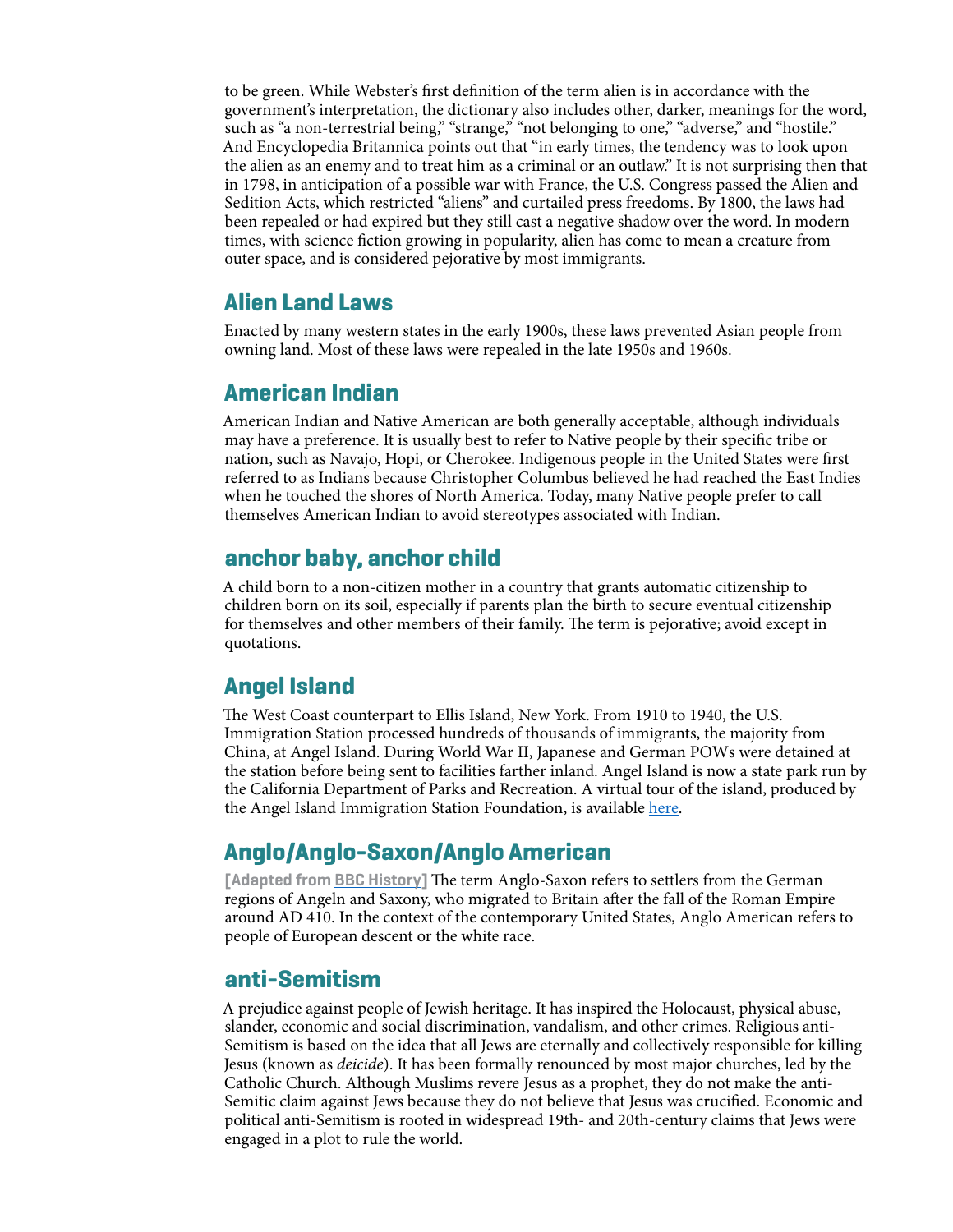### Arab

Refers to nation or people from an Arabic-speaking country. Not synonymous with Muslim. When referring to events in a specifc country, name the country, rather than generalizing Arab. Arab is a noun for a person and it can be used as an adjective, as in Arab country. Do not imply that Arab equals Muslim, holy war, or terrorist. Note: Iran is not an Arab country. The majority of Iranian people are Persian and the language is Farsi.

# Arab American, American Arab

A U.S. citizen or permanent resident who traces his or her ancestry to, or who immigrated from, Arabic-speaking places in the Middle East (southwestern Asia and northern Africa). Not all people who live in this region are Arabs. The U.S. government does not classify Arabs as a minority group for the purposes of employment and housing. Arab American is preferred over American Arab.

### Aryan

Derived from the Sanskrit "arya," or "noble." In scholarly usage, a member of a people speaking one of a family of Indo-European languages, the presumed predecessor of much later languages spoken in Europe and the Indian subcontinent. In the late 19th century, the term became part of the anti-Semitic ideology that led to Nazism. In the modern usage of white supremacists, an Aryan is a non-Jewish white person.

# Asian

Caution. A term as broad as European. In some usage, chiefy British, Asian refers to Indians, Pakistanis, Bangladeshis and others. In the United States, such ethnic groups would be known as South Asians, while Chinese, Japanese, Vietnamese and others would be known as East Asians.

# Asian Exclusion Acts

Laws in which Congress barred or sharply restricted the immigration of Asians to the United States. The Chinese Exclusion Act of 1882 barred Chinese laborers and prohibited Chinese from applying for citizenship; it was repealed in 1943. The 1924 Oriental Exclusion Act banned immigration from Asia. Only afer 1965, with immigration laws designed to encourage European immigration, did Asian immigration also expand.

# Asian, U.S. Census defnition of

The U.S. Census Bureau defines Asian as "a person having origins in any of the original peoples of the Far East, Southeast Asia, or the Indian subcontinent including, for example, Cambodia, China, India, Japan, Korea, Malaysia, Pakistan, the Philippine Islands, Tailand, and Vietnam." Native Hawaiian or Other Pacifc Islander refers to: "a person having origins in any of the original peoples of Hawaii, Guam, Samoa, or other Pacific Islands." The Census Bureau notes: "The racial categories included in the census questionnaire generally reflect a social defnition of race recognized in this country and not an attempt to defne race biologically, anthropologically, or genetically. In addition, it is recognized that the categories of the race item include racial and national origin or sociocultural groups."

### Asiatic

Avoid. A vestige of European colonialism and imperialism. A 19th-century adjective used at the time in "scientifc" European treatises assuming the superiority of the white race.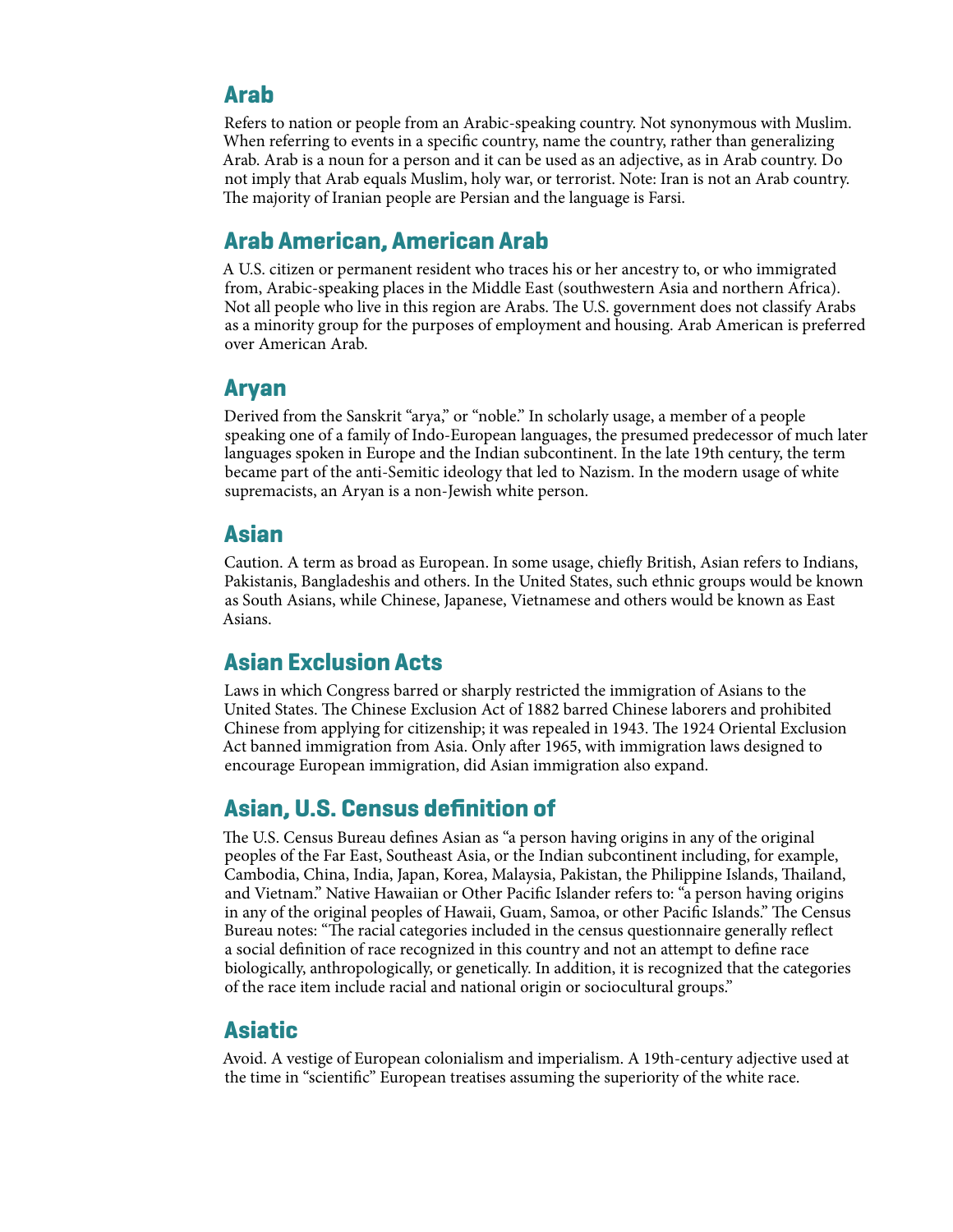# assimilation

**[Adapted from Wikipedia]** Cultural assimilation is the process by which a person's or group's culture come to resemble those of another group. The term is used to refer to both individuals and groups; the latter case can refer to either foreign immigrants or native residents that come to be culturally dominated by another society. Cultural assimilation may involve either a quick or gradual change depending on circumstances of the group. Full assimilation occurs when new members of a society become indistinguishable from members of the other group. Whether or not it is desirable for an immigrant group to assimilate is ofen disputed by both members of the group and those of the dominant society. Cultural assimilation does not guarantee social alikeness though, geographical and other natural barriers between cultures, even if started by the same dominant culture, will be culturally diferent.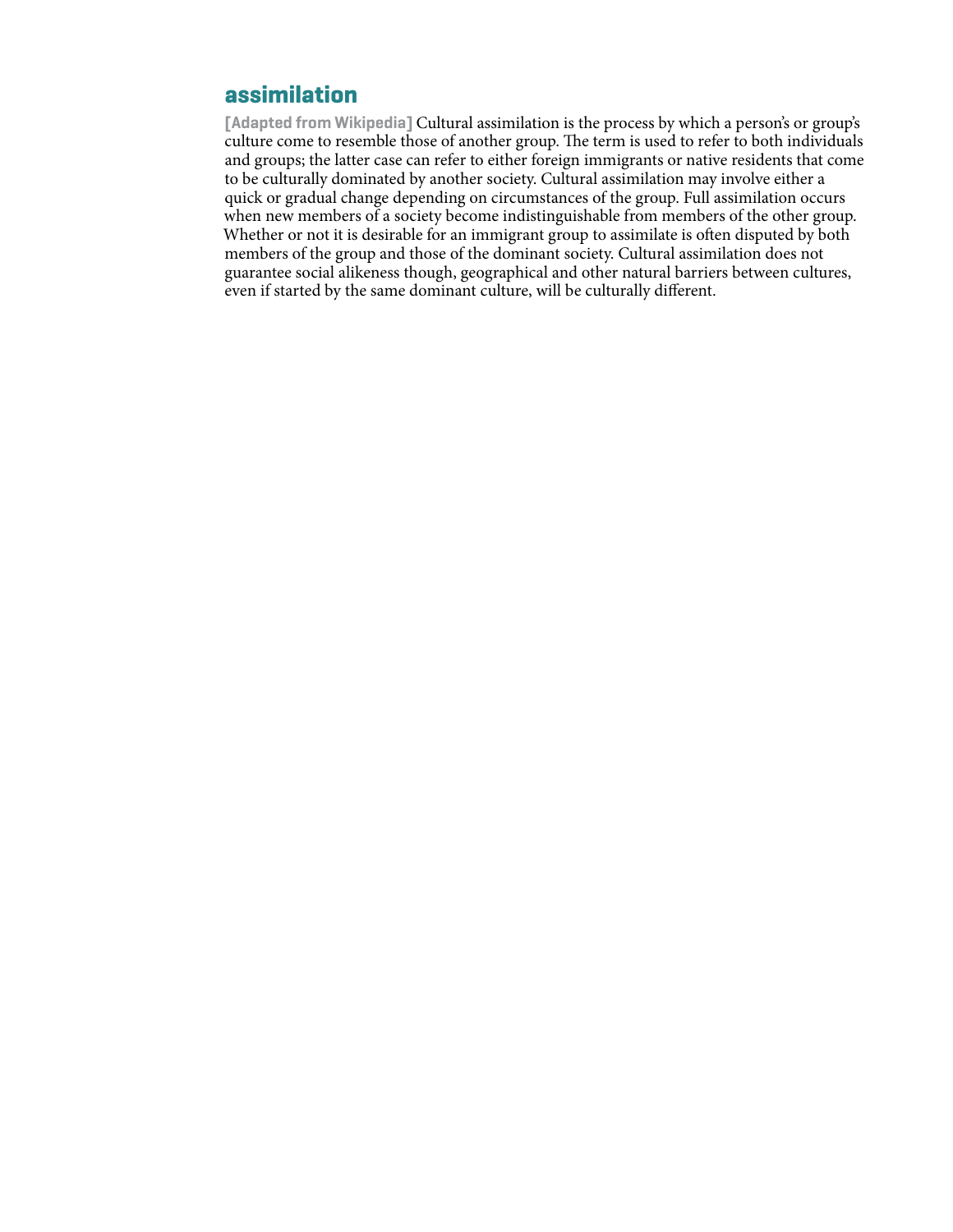# baby boom

A baby boom is any period marked by a greatly increased birth rate, but the term is most ofen applied to the dramatic increase in births afer World War II.

## Balikbayan box

**[Adapted from Wikipedia]** A balikbayan box (literally "repatriate box") is a corrugated box containing items sent to the Philippines by overseas Filipinos (known as "balikbayans"). The balikbayan box began appearing in the United States around the 1980s during an infux of overseas Filipino workers into the country. The Tariff and Customs Code of the Philippines provides duty- and tax-free privileges to balikbayan boxes sent to the Philippines by overseas Filipino workers (OFWs) as recognition of the magnitude of their contribution and sacrifces in foreign lands as well as bringing of a considerable amount of foreign exchange annually that contributed to the national recovery efort at that time.

# bilingual/bilingualism/multilingualism

[Adapted from Wikipedia] The definition of multilingualism is a subject of debate. On one end of a sort of linguistic continuum, one may defne multilingualism as complete competence and mastery in another language. The speaker would presumably have complete knowledge and control over the language so as to sound native. On the opposite end of the spectrum would be people who know enough phrases to get around as a tourist using the alternate language. Furthermore, what is considered a language can change, ofen for purely political purposes. A multilingual person is someone who can communicate in more than one language, either actively (through speaking, writing, or signing) or passively (through listening, reading, or perceiving). More specifcally, the terms *bilingual* and *trilingual* are used to describe comparable situations in which two or three languages are involved.

# biracial

Combination of two races. May be used to describe people or things. Not all biracial individuals self-identify in this manner. Do not used "mixed" as an alternative.

# black leader

Avoid using the term. It implies that one person is the spokesperson for all black people. When referring to a local black person in a leadership position, state the organization that he or she belongs to.

# Black Lives Matter, #BlackLivesMatter

A civil rights movement that started afer the July 2013 acquittal of George Zimmerman in the Florida shooting death of African American teen Trayvon Martin. The Black Lives Matter movement, also written #BlackLivesMatter, was started as a Twitter hashtag by Alicia Garza, Patrisse Cullors, and Opal Tometi as "a call to action and a response to the virulent anti-Black racism that permeates our society," according to the Black Lives Matter website. It gained momentum in 2014 afer several other young African American men were killed by police in cities around the country. According to its website, #BlackLivesMatter does not believe black lives are more important than other lives. In fact, it says it stands with other oppressed peoples and views all lives as important. The campaign opposes police violence against black people. While the group says all lives matter, not all lives face the same threats. According to Black Lives Matter, once black people are free from oppression, the benefts will be wide reaching and transformative to society as a whole.

# black Muslim

Black Muslim is a term that became associated with the Nation of Islam but is now considered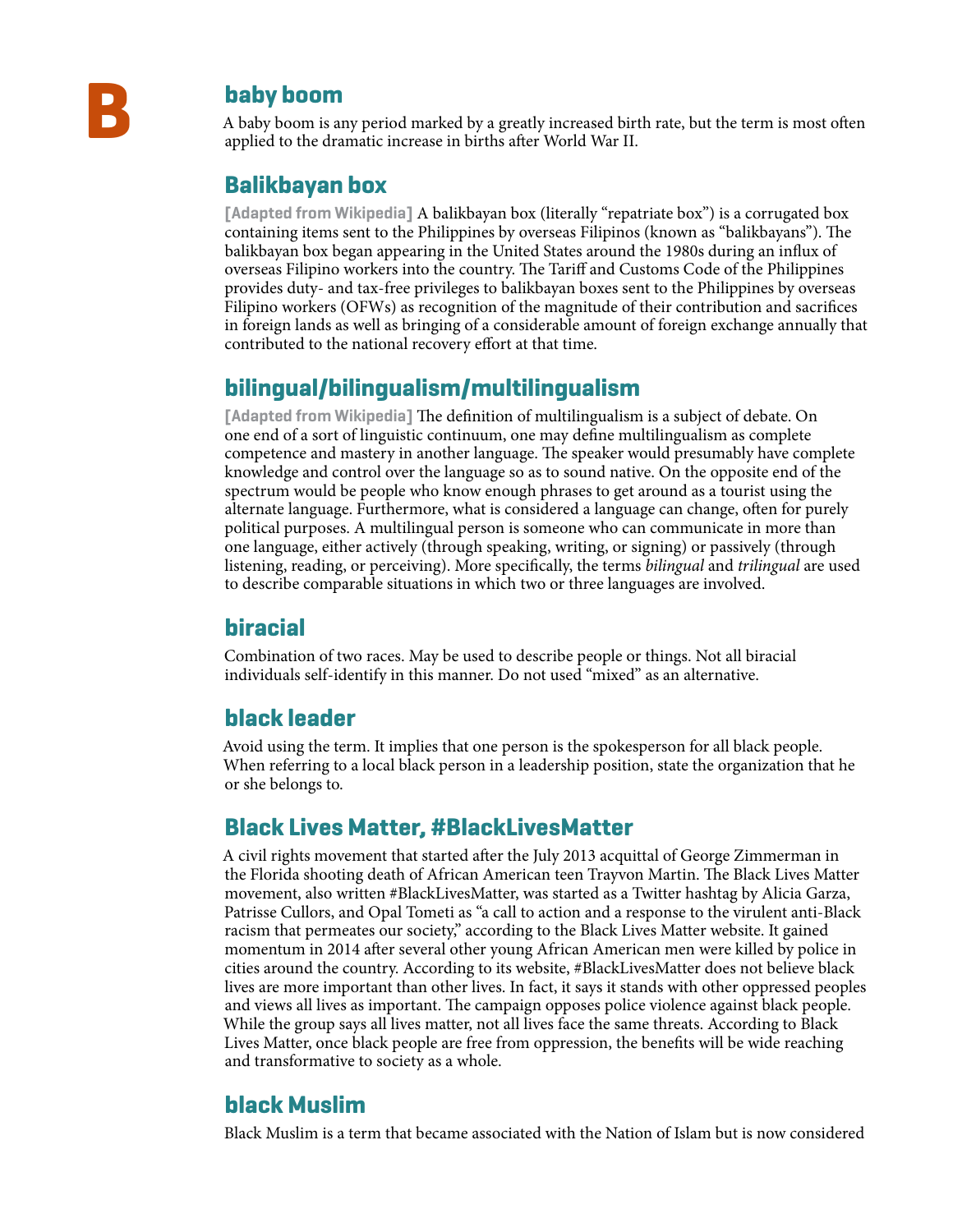derogatory and should be avoided. The preferred term is simply member of the Nation of Islam. Also, because of that association, do not use black Muslim to describe African Americans who practice traditional Islam, whose tenets difer markedly from the Nation's. Instead, say African American Muslims.

# black or African American, U.S. Census defnition of

The U.S. Census Bureau defines black or African American as "a person having origins in any of the Black racial groups of Africa." The Census Bureau notes: "The racial categories included in the census questionnaire generally refect a social defnition of race recognized in this country and not an attempt to defne race biologically, anthropologically, or genetically. In addition, it is recognized that the categories of the race item include racial and national origin or sociocultural groups."

### boomer

Describes a person who was born during the post-World War II baby boom between 1946 and 1964. Boomers and boomer generation are preferred over baby boomers, which might be perceived as condescending. As it captures an entire and diversifed generation of 76 million people, they should not be lumped together unless compared to other generations.

### Boricua

Puerto Rico was formerly known as Borikén, a self-governed island inhabited by the Taino people. The arrival of Spanish settlers during the 16th century decimated the Taino population and many were forced into assimilation. The term Boricua is a derivative of Borikén and connotes pride in Puerto Rican origins.

## border

**[Adapted from Wikipedia]** A geographic boundary of political entities or legal jurisdictions, such as governments, sovereign states, federated states, and other subnational entities. Mostly contentious, borders may even foster the setting up of bufer zones. A diference has also been established in academic scholarship between border and frontier, the latter denoting a state of mind rather than state boundaries.

# borderlands

**[Adapted from Borderlands Toolkit by Emily Chiariello]** A frontier or borderland where contentions and exchange have shaped U.S. identity today. A "border" is unique in diferent ways—physical and conceptual, national and local, personal and cultural. The United States is the product of contact between diferent societies from the colonial period to western expansion and global immigration and migration; borders exist at each intersection.

# border patrol

**[Adapted from Wikipedia and Kettering historic issue quide] The U.S. Border Patrol is** an U.S. federal law enforcement agency. When it was created in 1924, heavy quotas were put in place by the Immigration Act of 1924, which restricted but did not completely end immigration to the United States. The U.S. Border Patrol's mission is to detect and prevent illegal aliens, terrorists, and terrorist weapons from entering the United States, and to prevent illegal trafficking of people and contraband.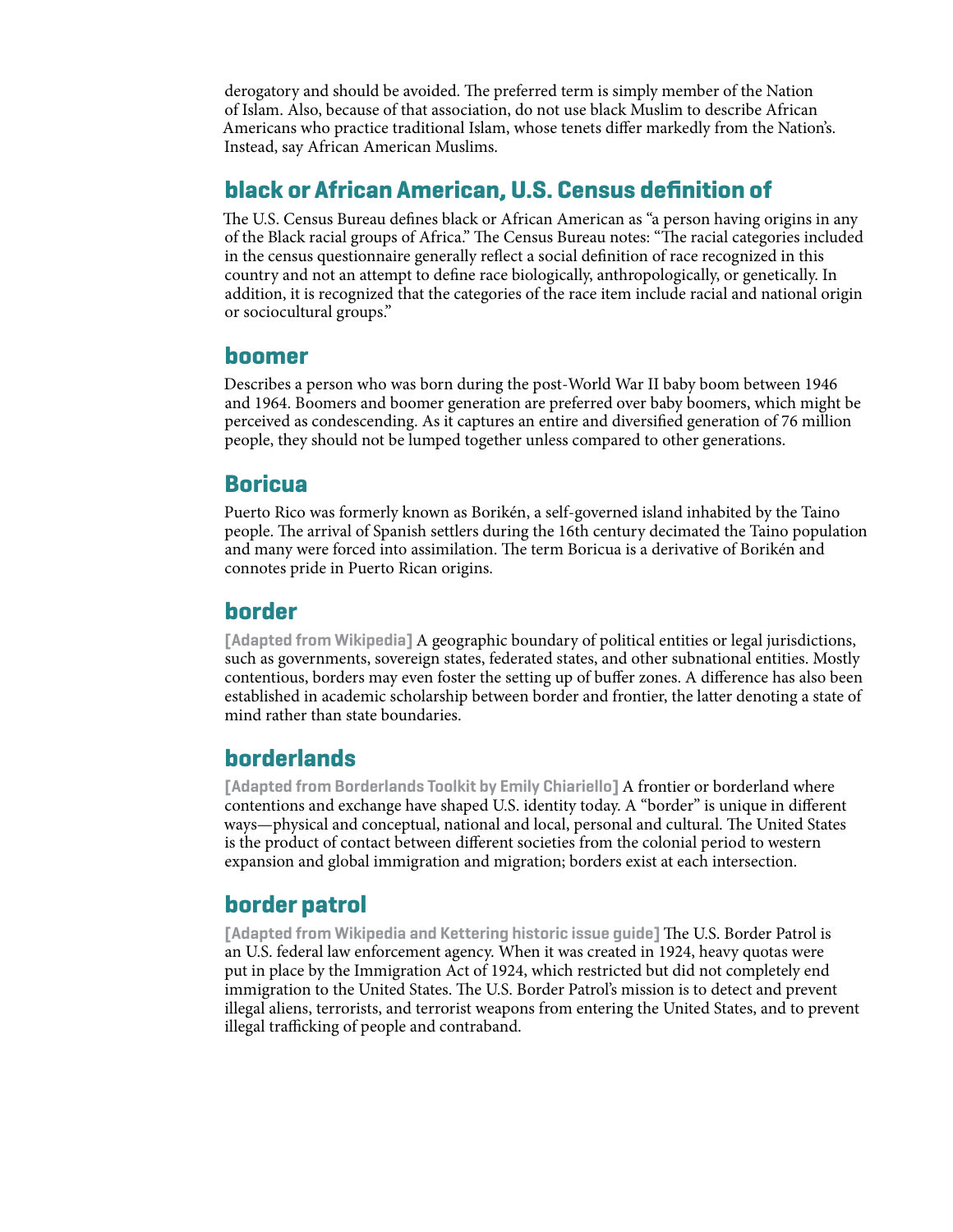# **Cajun, Creole**

Cajun is a native of Louisiana originally descended from the Acadian French immigrants. Creole is a person of European parentage born in the West Indies, Central America, tropical South America, or the Gulf States.

# Catholicism

**[Adapted from Wikipedia]** Catholicism is a term which in its broadest sense refers to the beliefs and practices of Christian denominations that describe themselves as Catholic in accordance with the Four Marks of the Church. The most frequent uses refer to the faith and practices of the Catholic Church, consisting of the Latin Church and 23 Eastern Catholic Churches in full communion with the Holy See of Rome. "Catholic" and "Catholicism" are also especially claimed by some other denominations, such as the Eastern Orthodox Church, the Oriental Orthodox Church, the Assyrian Church of the East, and some Protestant denominations, notably Anglicanism, in addition to Independent Catholicism.

## Caucasian

Caution, not a synonym for American. Term for white, or relatively light-skinned, people originally from Europe and adjacent regions of Africa and Asia. Named afer Caucasus mountain range between Russia and Georgia.

# Central America

A tropical isthmus that connects North America to South America. Central America is bordered by Mexico to the north, Colombia to the southeast, the Caribbean Sea to the east, and the Pacifc Ocean to the west. Central America consists of seven countries: Belize, Costa Rica, El Salvador, Guatemala, Honduras, Nicaragua, and Panama.

# Chican@

Tis post-internet construction simplifes "Chicano/Chicana" or "Chicano and/or Chicana." Some academic studies departments have put this in their names. According to the University of Wisconsin at Madison Department of Chican@ and Latin@ Studies, "The @ ending ('a' at the center of 'o') offers a simultaneous presentation of both the feminine and masculine word endings of Chicana, Chicano, Latina, and Latino and allows the reader/speaker to choose the form she or he prefers."

# Chicana, Chicano

People of Mexican descent; Chicano refers to men and Chicana to women. The terms were originally considered derogatory. However the Chicano movement during the 1960s adopted these names in response to discrimination against Mexican Americans working under unfair labor and social conditions. These terms announce pride in indigenous ancestry, which was a signifcant ideological element of the Chicano movement.

# Chinaman

Avoid. A slur, ofen applied to anyone of Asian heritage. A term from 19th-century America, specifcally for Chinese workers who worked for small wages building the transcontinental railroad. "Chinaman's chance'' means no chance at all, and implies injury or death.

# Chinese laundries

Caution. Can be racially charged. Legend has it that the frst Chinese laundry was opened in 1851 in California by a failed Chinese miner. Inexpensive to open and posing no competition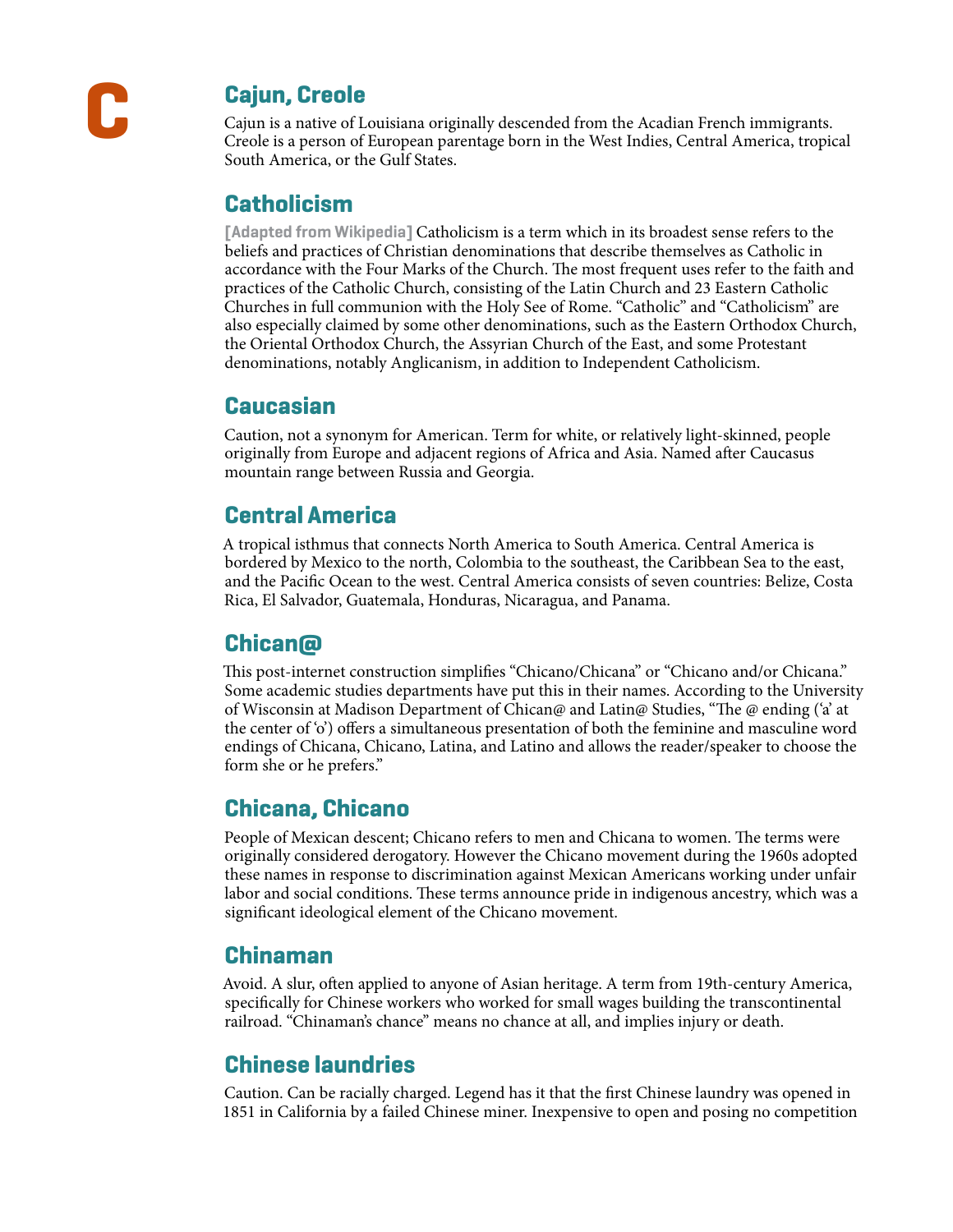to white-owned businesses, Chinese hand laundries proliferated, peaking in 1940, with more than 5,000 laundries in New York City alone. In California, Chinese were once permitted to own only restaurants and laundries. The Chinese laundry declined sharply with the introduction of coin-operated laundromats.

## Church of Jesus Christ of Latter-day Saints

The Church of Jesus Christ of Latter-day Saints has asked not to be referred to as the Mormon Church and objects to its adherents being referred to as Mormons. In the frst reference, the full name of the Church is preferred. When a shortened reference is needed, the terms "the Church" or the "Church of Jesus Christ" are encouraged. When referring to Church members, the terms "members of The Church of Jesus Christ of Latter-day Saints" or "Latter-day Saints" are preferred. The church was founded in 1830 by Joseph Smith. Smith said he was directed to a set of golden plates that contained a record of ancient inhabitants of the Americas who had migrated from Jerusalem. Smith said he translated this record with divine help and published it as the Book of Mormon. The book tells of a visit by the resurrected Jesus to these inhabitants in the Western Hemisphere, which is why its subtitle reads "Another Testament of Jesus Christ." Mormons believe that Smith had a vision of God and Jesus Christ and that the church he founded is the restoration of true Christianity. In the 19th century, Mormons were persecuted for their beliefs and eventually fed to Utah, where they could practice their faith in peace.

# Cinco de Mayo

Cinco de Mayo, which means May 5, is a Mexican holiday recalling victory over France in the 1862 Battle of Puebla, which occurred during the Franco-Mexican War. Cinco de Mayo festivities include parades, street festivals, mariachi music, and special foods in both Mexico and the United States. In the United States, Cinco de Mayo is considered a celebration of Mexican culture. Cinco de Mayo is not equivalent to the Fourth of July. Mexico celebrates its independence from Spain on Sept. 16.

### citizenship

Citizenship of the United States is a status that entails specifc rights, duties, and benefts. Citizenship is understood as a "right to have rights" since it serves as a foundation for a bundle of subsequent rights, such as the right to live and work in the United States and to receive federal assistance. There are two primary sources of citizenship: birthright citizenship, in which a person is presumed to be a citizen provided that they are born within the territorial limits of the United States, or other circumstances existing at the time of their birth (for example, citizenship of a parent), and naturalization, a process in which an immigrant applies for citizenship and is accepted. These two pathways to citizenship are specified in the Citizenship Clause of the Constitution's 1868 Fourteenth Amendment. National citizenship signifes membership in the country as a whole; state citizenship, in contrast, signifes a relation between a person and a particular state and has application generally limited to domestic matters. U.S. law permits multiple citizenship. A citizen of another country naturalized as a U.S. citizen may retain their previous citizenship, though they must renounce allegiance to the other country. A U.S. citizen retains U.S. citizenship when becoming the citizen of another country, should that country's laws allow it.

# civil rights movement, Civil Rights Act

Ofen used to describe the struggles of black Americans between 1945 and 1970 to end discrimination and racial segregation. Congress passed the Civil Rights Act of 1964 and the Voting Rights Act of 1965 to guarantee basic civil rights for all Americans, regardless of race, afer nearly a decade of nonviolent protests and marches, ranging from the 1955–1956 Montgomery bus boycott, to the student-led sit-ins of the 1960s, to the March on Washington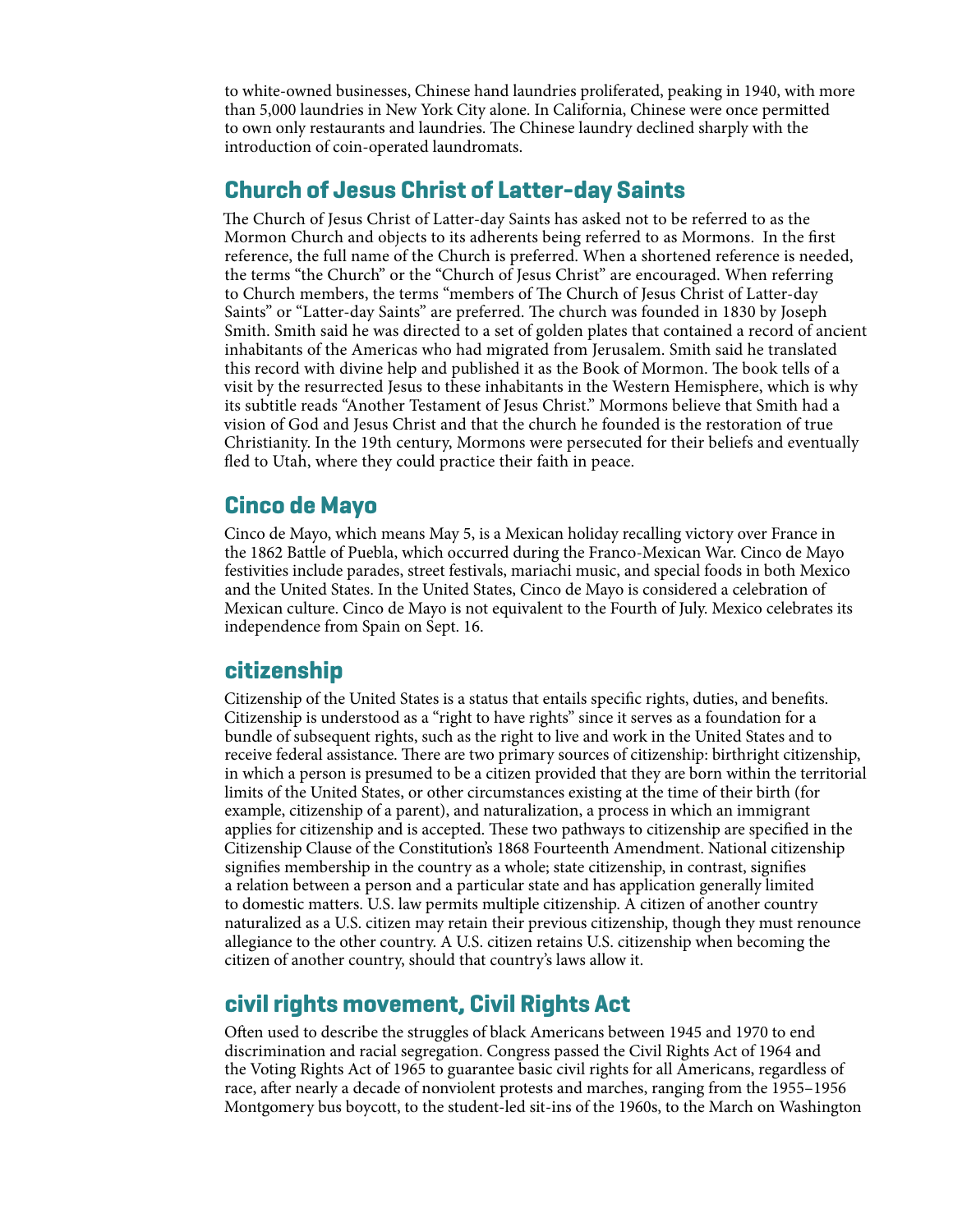in 1963.

### civil union

Legal status that provides same-sex couples some rights available to married couples in areas such as state taxes, medical decisions, and estate planning. Civil unions have been recognized by some states but not the U.S. government.

### classism

Prejudiced thoughts and discriminatory actions based on diference in socioeconomic status, income, or class, usually by upper classes against people of lower socioeconomic status.

### code switching

Changing the way one speaks depending on the situation at hand. Within the black community, some people speak diferently with their friends than they do with their family. Some African Americans may use Standard English at work and the vernacular in familiar black spaces. When black people code switch, they are adjusting their speaking style to ft into a social context and to accommodate the speakers in that space. Code switching is a learned skill. It does not happen automatically. Youth from families where African American English is the dominant language will enter school speaking African American English. By the same token, youth from families where Standard English is the dominant language will enter school speaking Standard English. For either group, to master code switching requires dedicated, well-trained teachers and long-term experience and exposure to linguistic varieties other than the home language.

### colonialism

The European Age of Exploration that began in the 16th century led, for good and ill, to the subjugation of less technologically advanced peoples as European colonies. One consequence of World War II was the rapid shedding of empire in the late 1940s, climaxing globally in the 1960s.

### colored

An archaic term for black. In some African countries, colored denotes those of mixed racial ancestry. Do not use unless referring to official names or historical events, or in quotes.

### colorism

Colorism occurs when someone with lighter skin is favored over someone with darker skin. Colorism occurs within all races, as all have varieties of skin tone and hair color. Although no longer common, the "brown paper bag test" was an example of this among African Americans. With that test, some lighter-skinned or "high yellow" African Americans would exclude people if their skin was darker than a brown paper bag.

### community

By defnition, community implies a shared like-mindedness. Avoid such phrases as "the Korean community." In any group there is a diversity of opinion. Also, while many ethnic groups identify with the majority culture and faith of their home countries, some do not.

### cultural misappropriation

Cultural appropriation occurs in TV and movies, music, cartoons, Halloween costumes, and language. It is when people use another group's cultural elements or artifacts in ways that can ridicule or be negative. Some see appropriation as an assault on culture. Cultural collaboration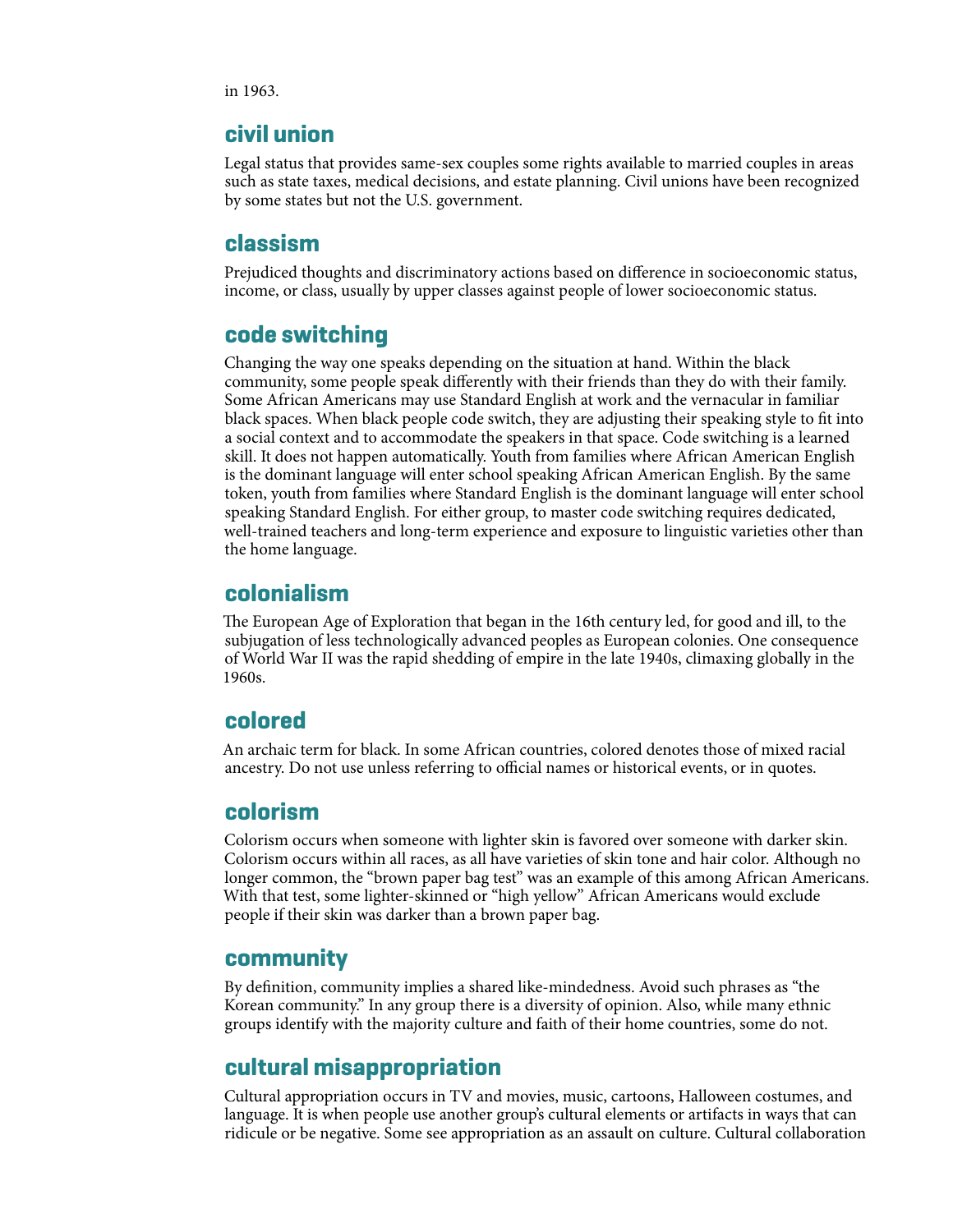can lead to respectful sharing and fusion.

# DACA (Deferred Action for Childhood Arrivals)

DACA stands for Deferred Action for Childhood Arrivals. Tis program provides temporary relief from deportation and employment authorization for individuals who would be eligible for the DREAM Act were it to become law. In 2012 DACA was created under President Barack Obama's executive authority to grant certain classes of people "deferred action" on their immigration cases.

## developed countries, developed world

Terms that describe nations of the world that are considered more economically and technologically advanced. The terms *developed countries* and *developed world* are generally considered to be more current and accurate than *frst world*.

## dialect

Language forms, particularly oddities of pronunciation and syntax, that are peculiar to a region or a group. Avoid using dialect if it renders the speaker as ignorant or makes the person a subject of ridicule, even in quoted material. Rarely, use of dialect may be approved as bringing a sense of atmosphere that could not otherwise be achieved. If dialect is to be used, words are spelled phonetically and apostrophes indicate missing sounds. Be accurate and avoid exaggeration.

## diaspora

Diaspora means "to scatter" in Greek, and the term is commonly used "to describe a community of people who live outside their shared country of origin or ancestry but maintain active connections with it," according to the International Diaspora Engagement Alliance. "A diaspora includes both emigrants and their descendants. While some people lose their attachment to their ancestral homeland, others maintain a strong connection to a place that their ancestors may have left generations ago. Many Americans come from mixed heritage and therefore can claim membership in multiple diaspora communities." The term is commonly used to describe the African diaspora or black diaspora, the Jewish diaspora (the dispersion of Israelites, Judahites, and later Jews out of their ancestral homeland in the Land of Israel), and the Indian diaspora, the migration of people from India. Diasporas are ofen linked to an historic event, such as the expulsion of Jews from Judea, the Trans-Atlantic Slave Trade, the Irish Famine, etc.

### DREAM Act

The DREAM Act stands for Development, Relief, and Education for Alien Minors. It is was frst introduced in the U.S. Senate in 2001 to provide legal residency to undocumented youth who meet several criteria. Those include arriving in the United States as a minor, completing a high school diploma and completing two years in the military or at a four-year institution of higher learning. Supporters say the DREAM Act would help people and beneft the country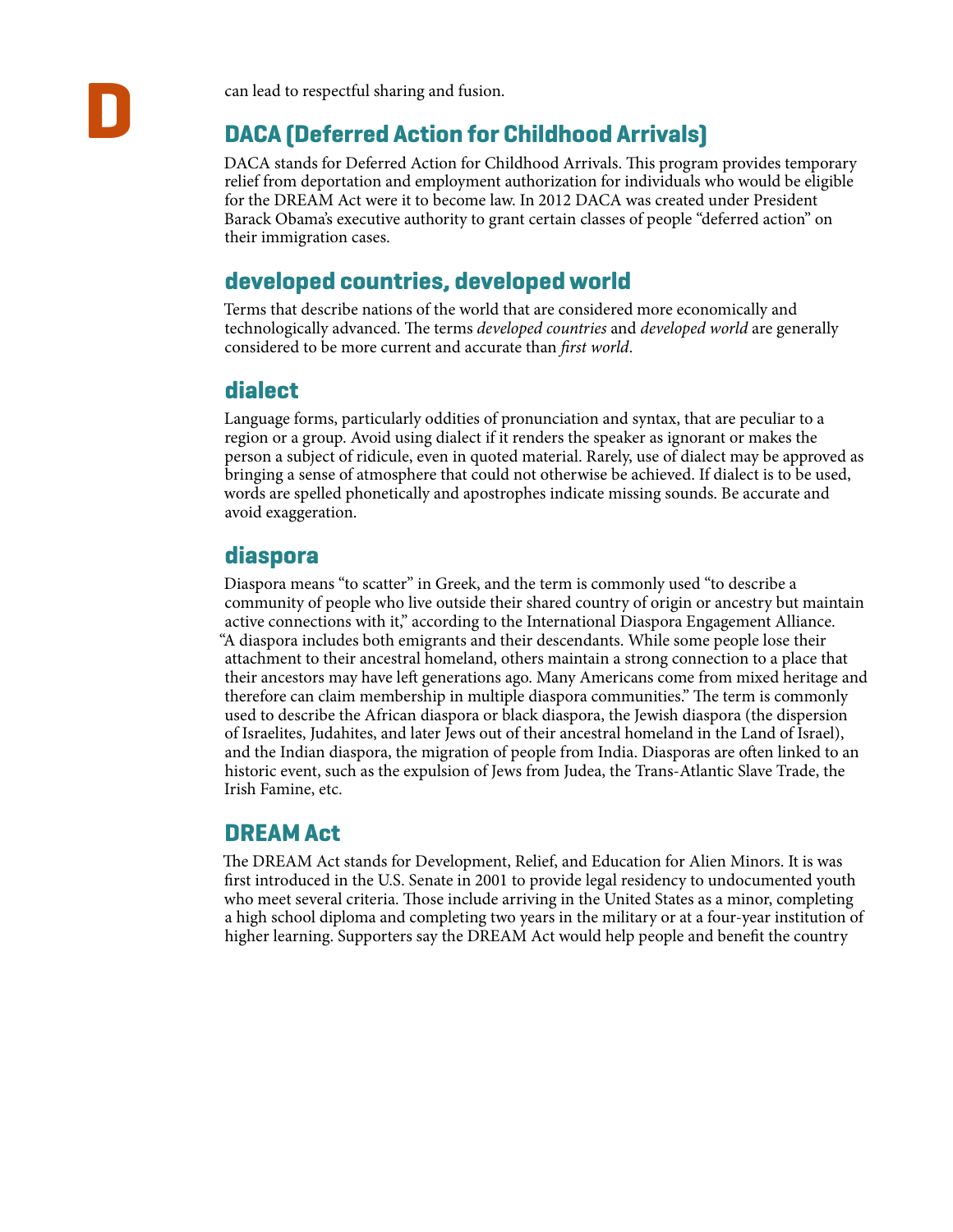E economically. Opponents say it rewards people for breaking the law and encourages illegal immigration. The DREAM Act remains a proposal and was never passed. immigration. The DREAM Act remains a proposal and was never passed.

# English-only movement

An effort to make English the official language of the United States. About half the states have adopted English-only laws. Opponents say such laws are unnecessary, divisive, and even racist.

# enslaved (person)

An enslaved person is a human being who has been classed as property and forced to work for nothing. This language is often used instead of the word slave, to refer to the person and their experiences and to avoid the use of dehumanizing language.

## ethnic group

A group of people who self-identify with one another because of geographical, linguistic, cultural, religious, and other ties. In the 19th and 20th centuries, it was common to refer to ethnic groups as races, e.g. the Hungarian race.

# ethnicity, mention of

A person's ethnicity should not be mentioned unless relevant. Tis also applies to references to sexual orientation and religion. Avoid stereotypes.

# Executive Order 9066

A war measure following the Japanese attack on Pearl Harbor. Signed February 19, 1942, by President Franklin D. Roosevelt, it led to the incarceration in camps of about 120,000 people of Japanese heritage, two-thirds of whom were U.S. citizens. A divided cabinet recommended the measure to Roosevelt, despite an affirmation by the Office of Naval Intelligence of the loyalty of Japanese Americans. The order was designed to combat sabotage, but Americans of German and Italian heritage were largely exempt. Nazi Germany, fascist Italy, and imperial Japan formed the Axis. The United States Supreme Court repeatedly affirmed the constitutionality of the order, but in 1983 Congress called it "a grave injustice."

### exotic

Avoid. When describing women of Asian and Pacifc Islander heritage, it ofen implies a departure from a white norm. Swedes, for example, are not described in the United States as exotic.

# Filipino/Pilipino

Refers to an inhabitant of the Philippines, the former Spanish possession and American colony. The term also refers to the official language of the Philippines. Filipino American refers to those who share its heritage and culture. Some Filipino Americans, ofen younger, prefer Pilipino because Tagalog, the leading dialect of the Philippines, lacks an "F" sound.

# First Nations

First Nations is a term used to describe Aboriginal peoples of Canada who are ethnically neither Métis nor Inuit, according to a list of terms compiled by the First Nations and Indigenous Studies Program at the University of British Columbia. This term came into common usage in the 1970s and 1980s and generally replaced the term Indian, although unlike Indian, the term First Nations does not have a legal defnition.

# First World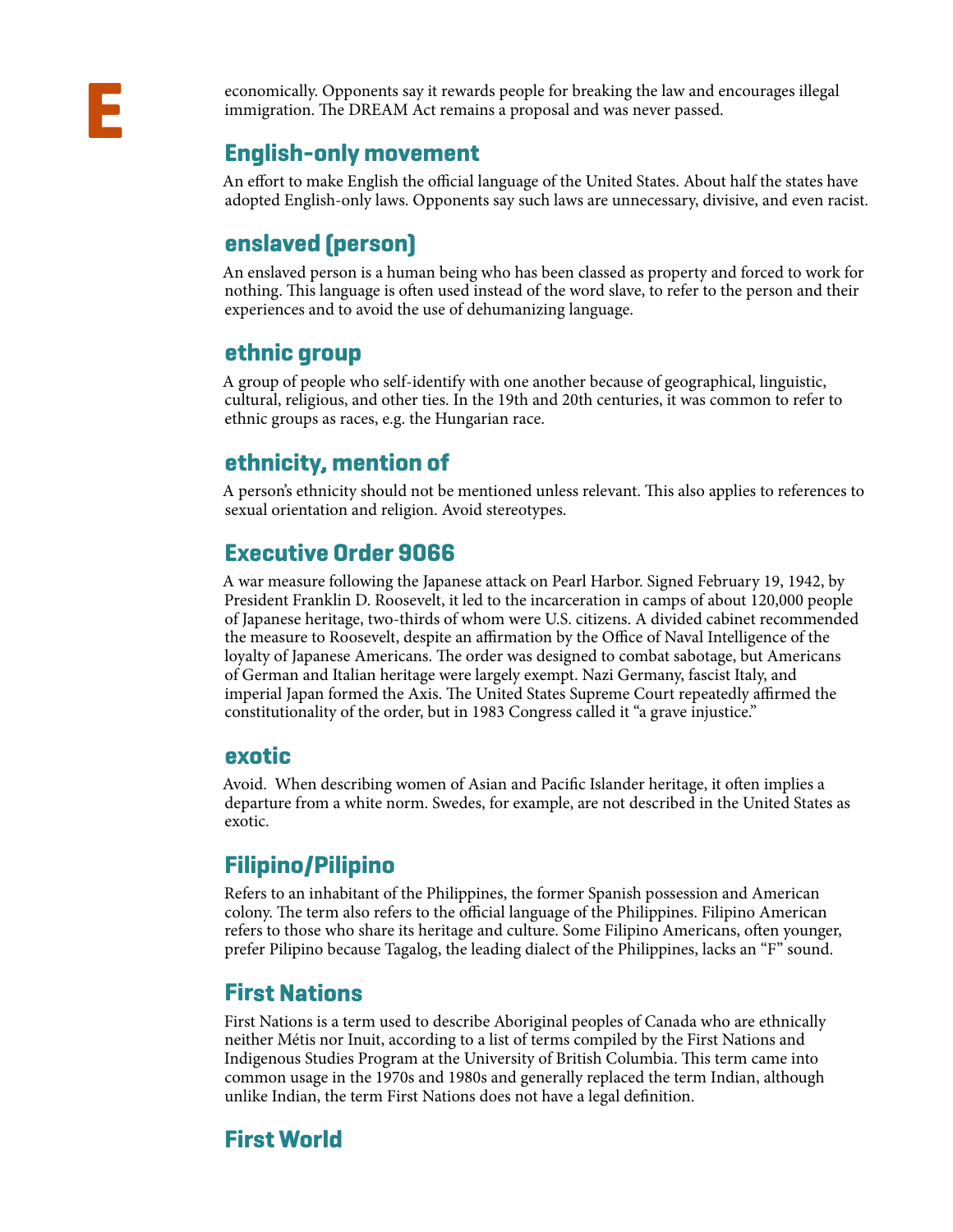Outdated term that refers to the developed, capitalist, industrial countries with more or less common political and economic interests in North America, Western Europe, Japan, and Australia. The term was first coined in the 1940s and was used during the Cold War, with the Second World referring to the communist countries of China and the Soviet bloc. Tird World referred to the less developed countries of Latin America, Africa, and Asia. With the end of the Cold War, globalization, and changing geopolitics, the "Three World" model is no longer relevant. Instead, some use developed world countries and developing world countries.

# gender fuidity

Gender fuidity conveys a wider, more fexible range of gender expression, with interests and behaviors that may even change from day to day. Gender-fuid children do not feel confned by restrictive boundaries of stereotypical expectations of girls or boys. In other words, a child may feel they are a girl some days and a boy on others, or possibly feel that neither term describes them accurately. It is best to ask people who are gender fuid which pronouns they prefer.

## gender identity

One's internal, deeply held sense of one's gender. For transgender people, their own internal gender identity does not match the sex they were assigned at birth. Most people have a gender identity of man or woman (or boy or girl). For some people, their gender identity does not ft neatly into one of those two choices. Unlike gender expression, gender identity is not visible to others.

# Gender Identity Disorder

Outdated, avoid.

### gender nonconforming

A term used to describe some people whose gender expression is diferent from conventional expectations of masculinity and femininity. Please note that not all gender non-conforming people identify as transgender; nor are all transgender people gender non-conforming. Many people have gender expressions that are not entirely conventional—that fact alone does not make them transgender. Many transgender men and women have gender expressions that are conventionally masculine or feminine. Simply being transgender does not make someone gender non-conforming. The term is not a synonym for transgender or transsexual and should only be used if someone self-identifes as gender non-conforming. It is best to ask gender non-conforming people which pronouns they prefer.

### gender normative

Refers to people whose sex assignment at birth corresponds to their gender identity and expression.

### gender role

This is the set of activities, expectations, and behaviors assigned to females and males by society. Our culture recognizes two basic gender roles: masculine (having the qualities attributed to males) and feminine (having the qualities attributed to females). People who step out of their socially assigned gender roles are sometimes referred to as transgender. Other cultures have three or more gender roles.

### genocide

The deliberate killing of a large group of people, especially those of a particular ethnic, religious, linguistic, racial, or cultural group or nation. Some examples of genocide include the Armenian Genocide, the Assyrian Genocide, the Greek Genocide, the Holocaust, the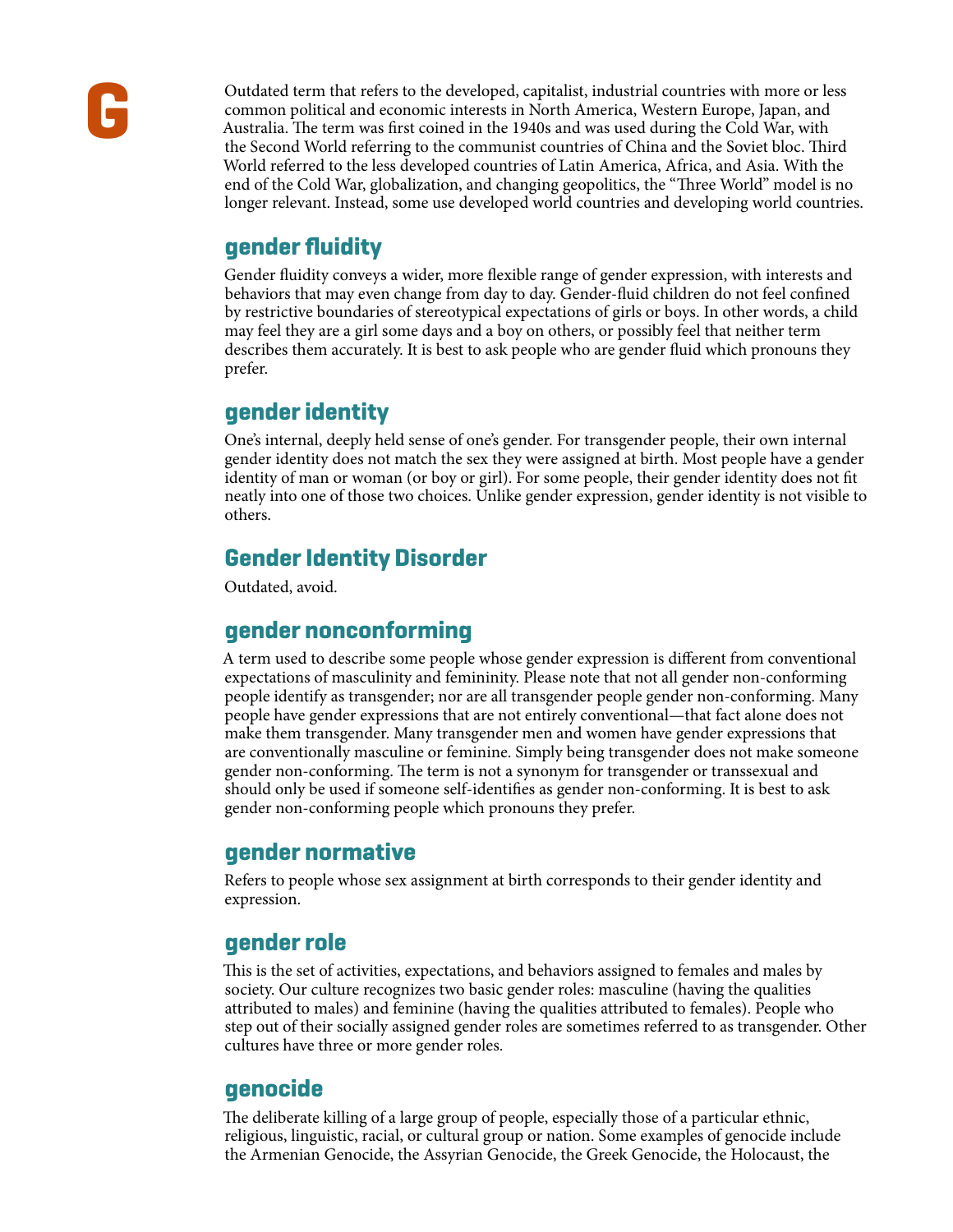1971 Bangladesh Genocide, the Cambodian Genocide, the Kurdish Genocide, the Bosnian Genocide, and the Rwandan Genocide.

### ghetto

Term used as a synonym for sections of cities inhabited by poor people or minorities. Avoid this description because of its negative connotation. Ofen the name of the neighborhood is the best choice. Section, district, or quarter may also be used. Urban is also acceptable.

### Great Migration, the

This was a post-Reconstruction move within the United States from the South to the North. From about 1916 to 1970, some 6 million African Americans moved out of the rural South to cities in the Northeast, Midwest, and West. People fed lynchings and other forms of violence and segregation. They sought opportunity. After moving, they faced some of the same issues and met new forms of segregation in housing, education, employment, and more.

### green card

A United States Permanent Resident Card. Actually pink, this identifcation card allows an immigrant to reside and live permanently in the United States. Green-card holders are also able to work in the United States, to travel, and to receive some government benefts. A green card holder is not a U.S. citizen but can live in the United States permanently.

### Gullah

Creole blend of Elizabethan English and African languages, born of necessity on Africa's slave coast and developed in slave communities of isolated plantations of the coastal South. Even afer the Sea Islands were freed in 1861, the Gullah speech fourished because of the islands' separation from the mainland. Access to the islands was by water until the 1950s.

# Gypsy, gypsy, gipsy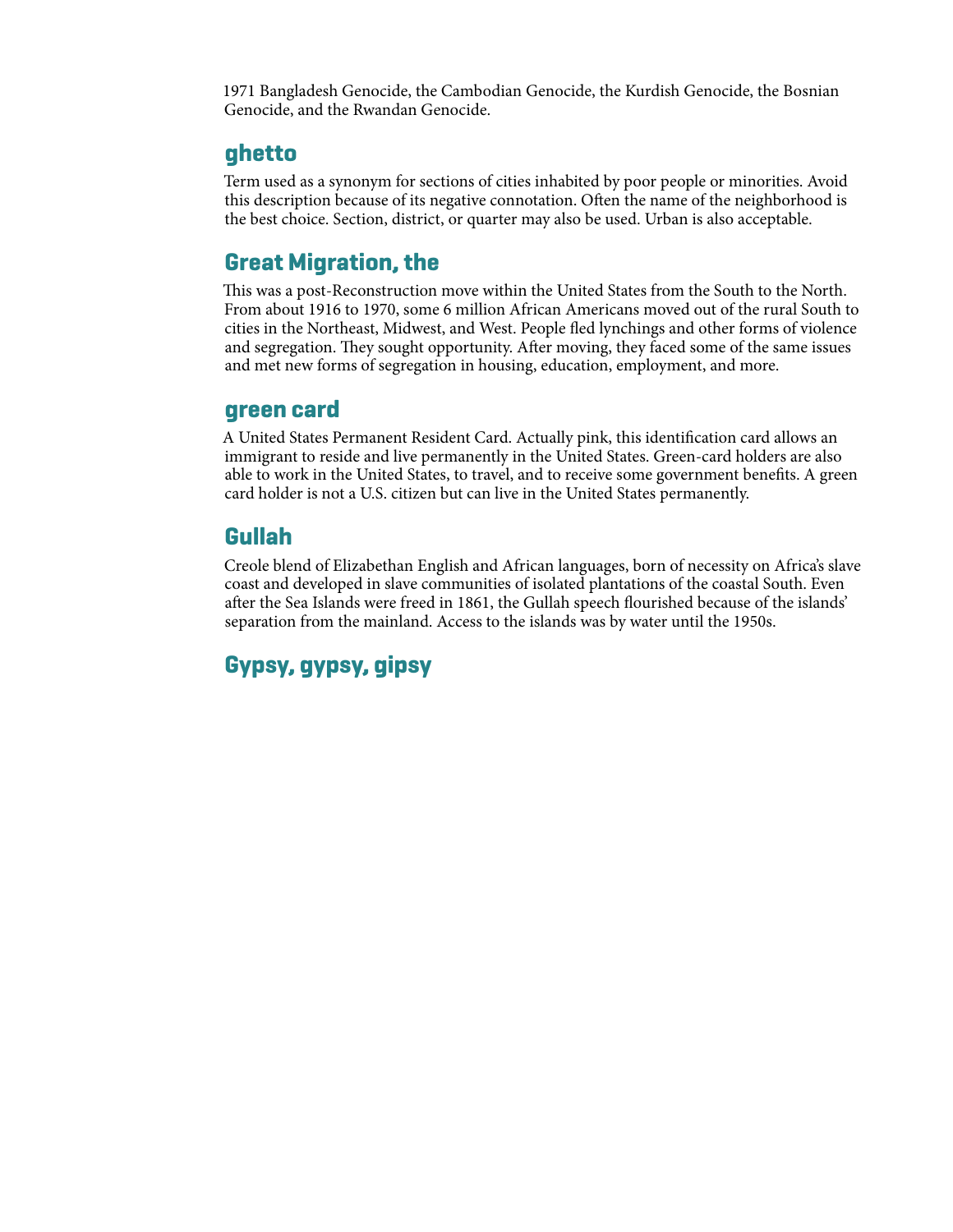A word used to indicate Romani (also spelled Romany) or Roma people, a traditionally itinerant ethnic group that lives in Europe and has branches in the Americas, Asia, and Africa. The word Gypsy (sometimes capitalized as itinerant ethnic group that lives in Europe and has branches in the Americas, Asia, and North Africa. The word Gypsy (sometimes capitalized as a proper noun when referring to the ethnic group and sometimes spelled Gipsy) has negative connotations and many Romani people see it as a racial slur. In general, it's best to use Romani or Roma people when referring to the ethnic group unless people self-identify as Gypsies. The term gyp, which means to cheat or swindle, likely comes from Gypsy and is seen as a negative stereotype of Roma as swindlers and thieves.

# Hanukkah

The Jewish Festival of Lights. It usually falls in early or mid-December. The eight-day holiday celebrates the Maccabees' victory over the Syrians in the second century B.C. The Maccabees were a frst- and second-century B.C. Jewish family that brought about the restoration of Jewish religious and political life. They also made several unsuccessful attempts to overthrow Roman rule in Judea. Hanukkah is the preferred spelling.

### Hapa

Once considered derogatory, hapa comes from the Hawaiian phrase hapa haole (pronounced "hah-puh how-lee") meaning "half white/foreigner." It now describes anyone whose heritage is white plus another racial or ethnic group, but especially Asians and Pacific Islanders. The term is now considered by many to be one of positive self-identifcation.

# Hart-Celler Act

Striving for the ideals of civil equality and equal opportunity, the Immigration and Nationality Act of 1965 (Hart-Celler Act) instituted new policies to reunite immigrant families and attract skilled labor, abolishing the old quota system of the National Origins Act of 1924. This new law changed the face of America in unexpected ways. Immigration from Asia, Africa, Latin America, and the Middle East increased, more professionals lef their homelands for careers in the United States, and new restrictions were placed on the countries of the Western Hemisphere, including Mexico.

# Hawaiian

Caution. An ethnic group. Refers to a person of Polynesian descent. Unlike a term like Californian, Hawaiian should not be used for everyone living in Hawaii. The distinction is not trivial. If Wales were the 51st state, not everyone living in Wales would be Welsh.

# **Hispanic**

An umbrella term referring to a person whose ethnic origin is in a Spanish-speaking country, as well as residents or citizens of the United States with Latin American ancestry, except for those from Brazil, which is not a Spanish-speaking country. Federal policy defnes "Hispanic" not as a race, but as an ethnicity; it notes that Hispanics can be of any race. The term Hispanic is more commonly used in the Eastern United States and is generally favored by those of Caribbean and South American ancestry or origin.

# Hispanic paradox

The Hispanic paradox refers to studies showing that although Hispanic communities in the United States tend to have a higher risk factor for illnesses, they tend to have a longer life expectancy than non-Hispanics with the same health problems. Several studies have attributed this to family cohesion.

# Hispaniola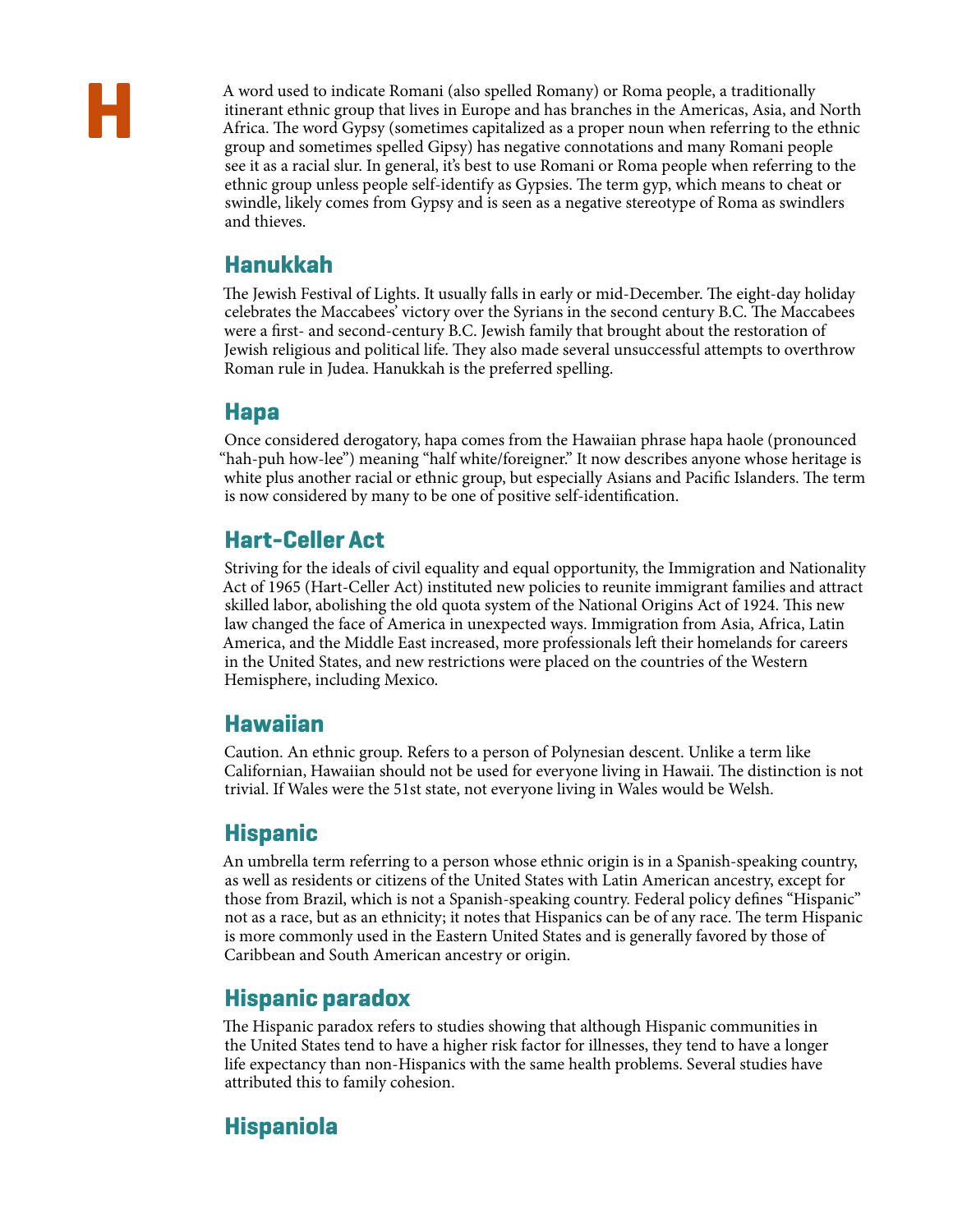The large Caribbean island where Christopher Columbus made his first settlement. The name means "Isle of Spain." It contains two countries: The Dominican Republic on the east, where Columbus landed, and Haiti on the west. means "Isle of Spain." It contains two countries: The Dominican Republic on the east, where Columbus landed, and Haiti on the west.

# Hmong (also Mong or Muong)

An ethnic group living in southern China, Vietnam, Laos, and Thailand. Laotian civil war in mid-1970s led to an exodus to the United States.

# illegal alien

Avoid. Alternative terms are undocumented worker or undocumented immigrant. The pertinent federal agencies use this term for individuals who do not have documents to show they can legally visit, work, or live here. Many fnd the term ofensive and dehumanizing because it criminalizes the person rather than the actual act of illegally entering or residing in the United States. The term does not give an accurate description of a person's conditional U.S. status, but rather demeans an individual by describing them as an alien.

# illegal immigrant

Avoid. Illegal immigrant is a term used to describe the immigration status of people who do not have the federal documentation to show they are legally entitled to work, visit, or live here. People who are undocumented according to federal authorities do not have the proper visas to be in the United States legally. Many enter the country illegally, but a large number of this group initially had valid visas, but did not return to their native countries when their visas expired. Some former students fall into the latter category. The term criminalizes the person rather than the actual act of illegally entering or residing in the United States without federal documents. Terms such as illegal alien or illegal immigrant can ofen be used pejoratively in common parlance and can pack a powerful emotional wallop for those on the receiving end. Instead, use undocumented immigrant or undocumented worker, both of which are terms that convey the same descriptive information without carrying the psychological baggage. Avoid using illegal(s) as a noun.

# illegal, illegals

Avoid. Alternative terms are undocumented immigrant or undocumented worker. Tis term has been used to describe the immigration status of people who do not have the federal documentation to show they are legally entitled to work, visit, or live here. The term criminalizes the person rather than the actual act of illegally entering or residing in the United States without documents.

# immigrant

Similar to discussing a person's race, mentioning that a person is a frst-generation immigrant could be used to provide readers or viewers with background information, but the relevance of the term should be made apparent.

# immigration/migration

**[Adapted from Wikipedia]** Immigration is the international movement of people into a destination country of which they are not natives or where they do not possess citizenship in order to settle or reside there, especially as permanent residents or naturalized citizens, or to take-up employment as a migrant worker or temporarily as a foreign worker. Migration is a broader term used to describe movement within a nation, or movement not tied to citizenship.

# Indian Country

Indian Country is a legal term used in Title 18 of the U.S. Code. It broadly defnes federal and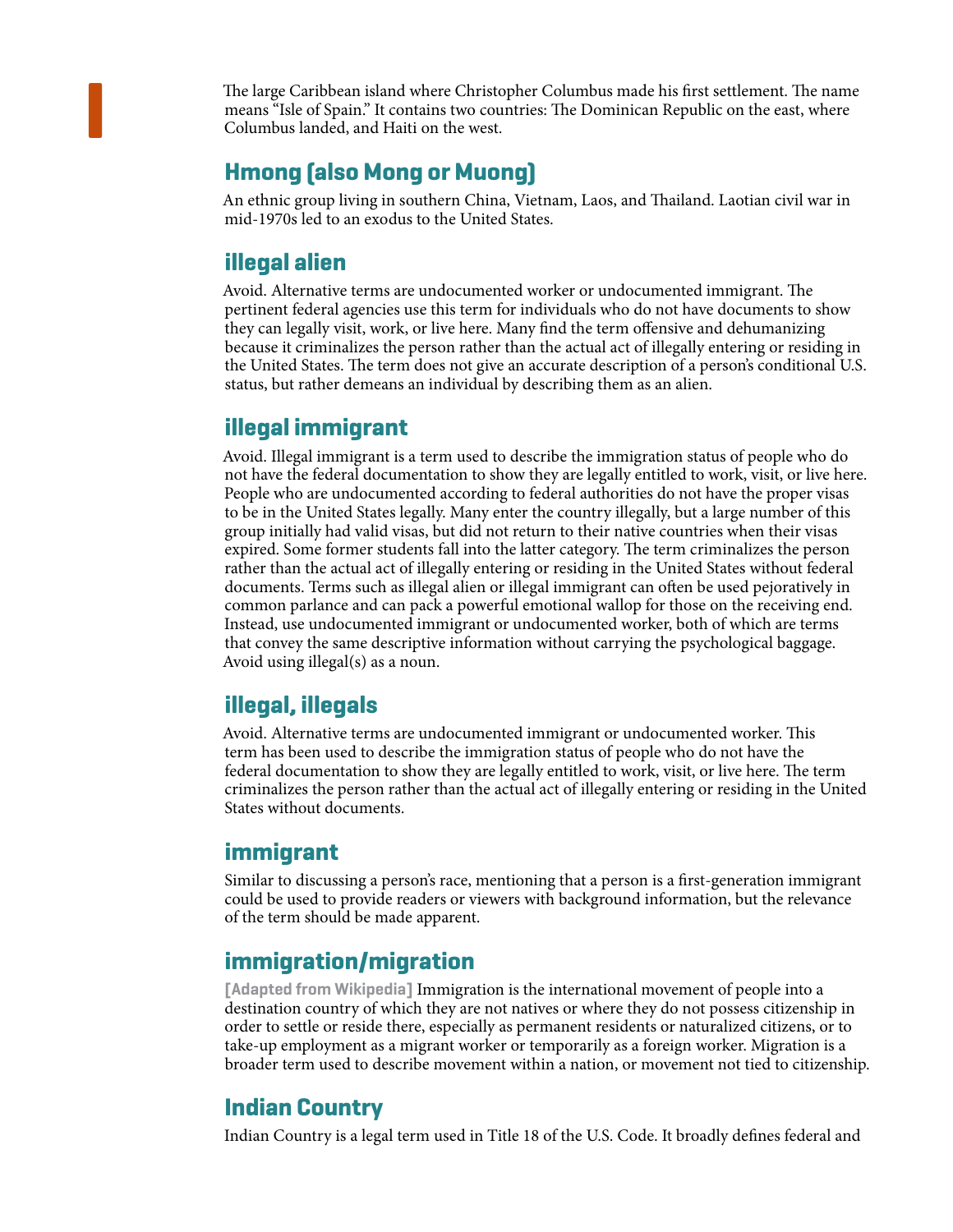tribal jurisdiction in crimes afecting American Indians on reservations. It also has popular usage, describing reservations and areas with Native American populations.

### Indian, Indian American

Use Indian or person from India to refer to a person with ancestral ties to India. Use Indian American to refer to a U.S. permanent resident or citizen with ancestral ties to India. Do not confuse with American Indian. Do not use to refer to indigenous peoples of the United States.

### **Indigenous**

Encompasses a variety of Aboriginal groups, according to a list of terms compiled by the First Nations and Indigenous Studies Program at the University of British Columbia. It is most frequently used in an international, transnational, or global context.

### indigenous religion

Refers to the myriad religious traditions of local and regional societies where language, kinship systems, mythologies, and rituals shape religious practices that may borrow from traditional religion but are unique to the local culture.

### interdenominational

A congregation or organization that is formally approved or under the jurisdiction of more than one denomination. It is not a synonym for nondenominational.

### interfaith

Refers to activities or events that draw people from entirely diferent religious traditions, such as Christians, Jews, Buddhists, and Muslims. It is not a synonym for ecumenical, which refers to a multiplicity of Christian traditions, or interdenominational.

### internment, Japanese

During World War II, the incarceration of about 120,000 men, women, and children of Japanese ancestry, two-thirds of them U.S. citizens. They were ordered to sell their homes and businesses, usually at a steep discount, to whites and then move to "relocation centers." The last internees were released in 1946. Some advocates urge the use of "incarceration" instead of internment as a more accurate depiction.

### Islam

Religion founded in seventh-century Mecca by the Prophet Muhammad, who said Allah (God), through the Angel Gabriel, revealed the Quran to him between 610 and 632, the year of his death. Followers of Islam are called Muslims. They worship in a mosque, and their weekly holy day is Friday. Islam is the second-largest religion in the world, afer Christianity. Afer Muhammad's death, Islam split into two distinct branches—Sunni and Shiite—in an argument over who would succeed him. Sunnis make up an estimated 85 percent of all Muslims. Shiites are the majority in Iran, Iraq, Lebanon, and Bahrain, while Sunnis are the majority in other Islamic countries. In Sunni and Shiite Islam, there are various *madhhabs*, or schools of thought, and other theological traditions. There is no central religious authority, so theological and legal interpretations can vary from region to region, country to country, and even mosque to mosque. Capitalize all Islamic titles when used before a name and lowercase otherwise. Use the title and name on frst reference and only the person's last name afer that. Shiites and Sunnis use a few of the same religious titles but difer on others. Shiites have a more defned hierarchy than Sunnis. For example, Sunnis call people who lead congregational prayers *imams*, while Shiites almost exclusively reserve *imam* to refer to any of the twelve descendants of the Prophet Muhammad, who Shiites believe were his rightful successors.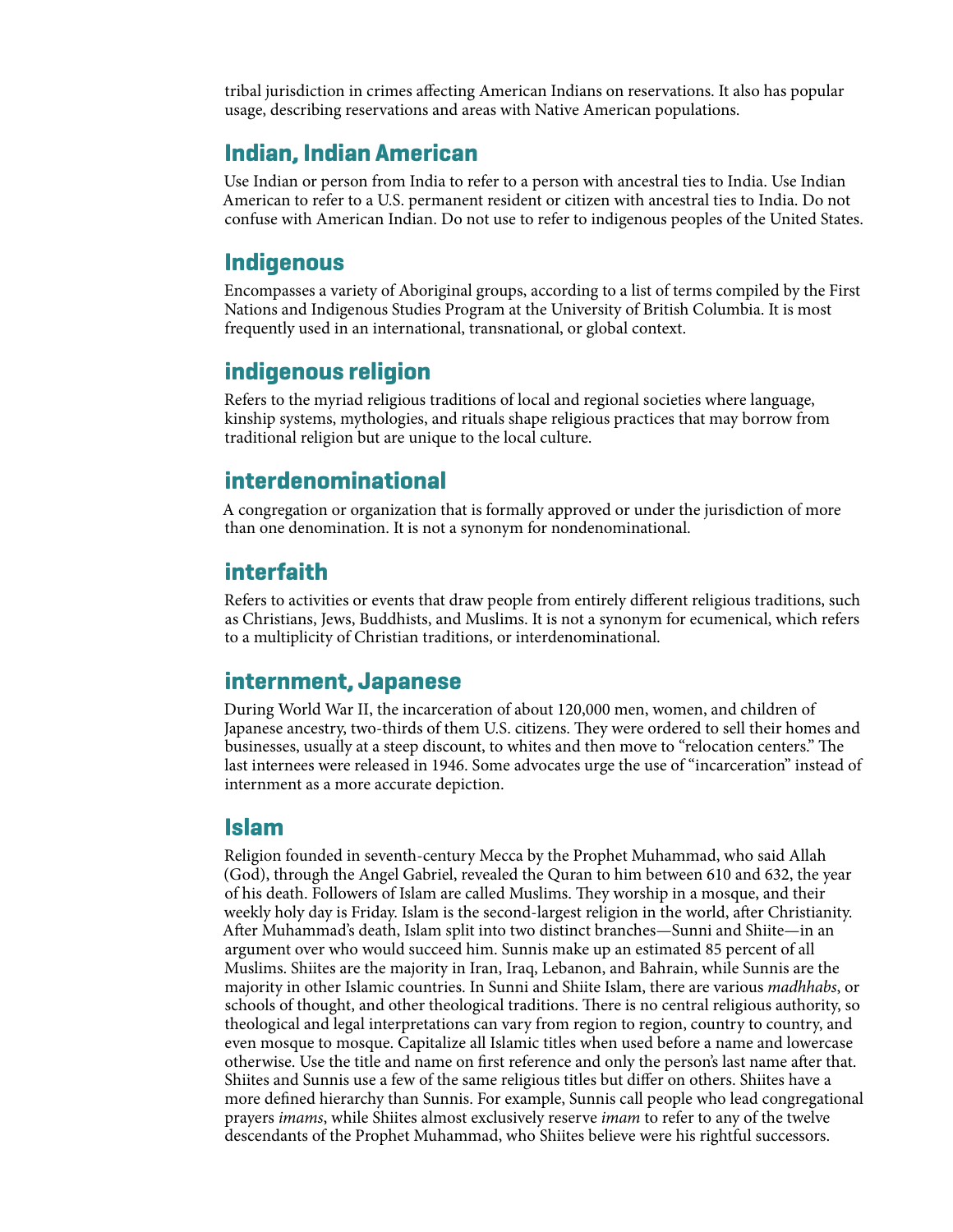*Sheikh*, on the other hand, is used in both communities, but can be used either as a term of respect—to address older men, for example—or for a formally trained scholar. Among Suf Muslims, sheikh holds a more exclusive status that is reserved for highly trained scholars and heads of Suf orders. Among Shiites, *mullahs* are lower-level clergy who generally have only rudimentary religious education. A *hujjat al-Islam* is more learned than a *mullah* but does not have the authority to issue legal rulings. M*ujtahids* and *faqihs* are jurists with the authority to issue rulings. A higher-level *mujtahid* is a *marja*, the most educated of whom are called *ayatollahs*. In addition to *imam* and sheikh, Sunni titles include *mufi* and *grand mufi*, which indicate a higher status usually conferred by an institution. *Grand mufis* are usually the top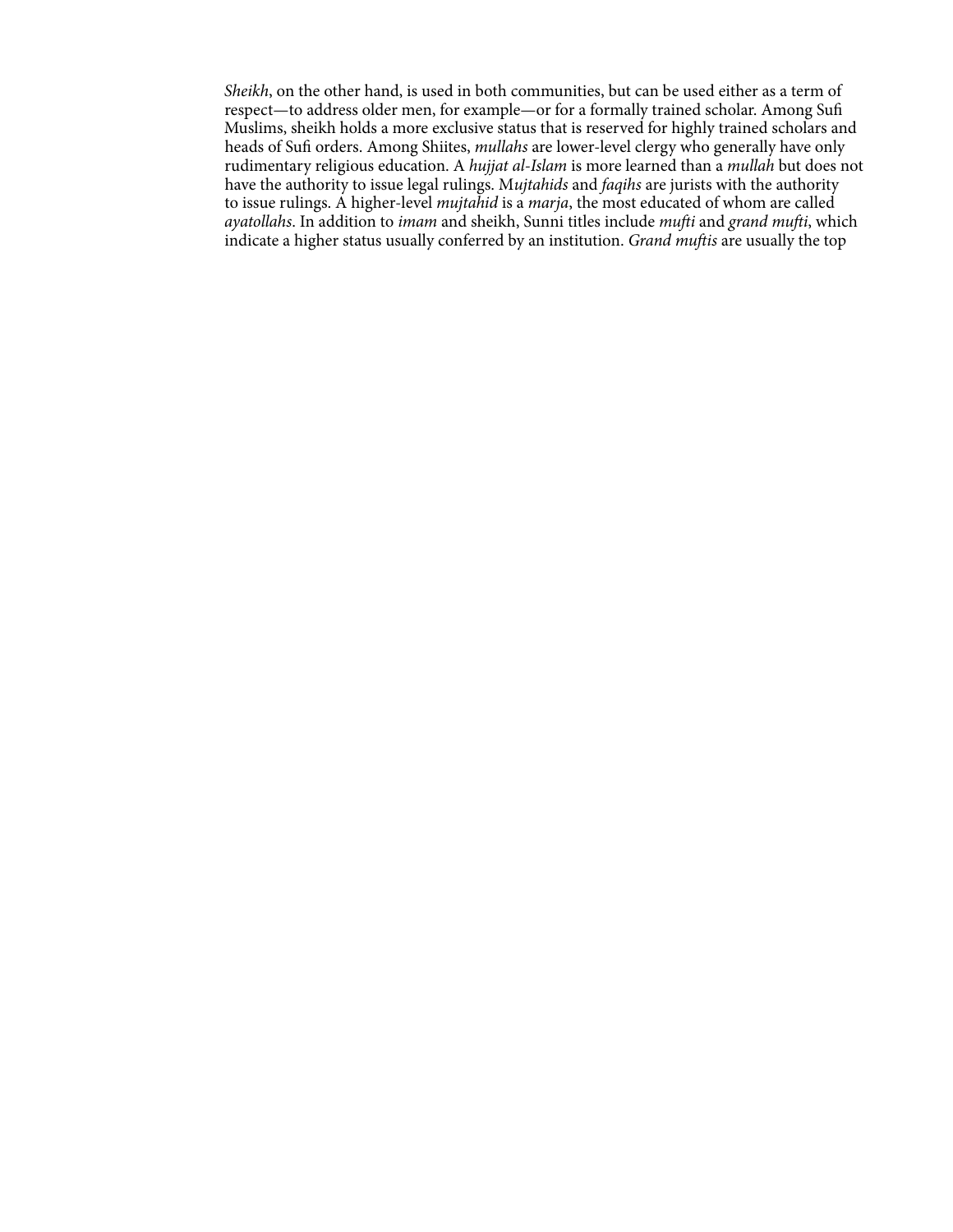religious scholar in a country. Because the Quran is in Arabic, it is a common misconception that all Arabs are Muslim and all Muslims are Arab; neither is true. that all Arabs are Muslim and all Muslims are Arab; neither is true.

# Issei

Term for Japanese immigrants originating from the Japanese language term for "frst generation." In the American context, the term is generally understood to apply to those who migrated prior to the cessation of Japanese immigration to the United States under the dictates of the Immigration Act of 1924, the bulk arriving after 1885.

### Kwanzaa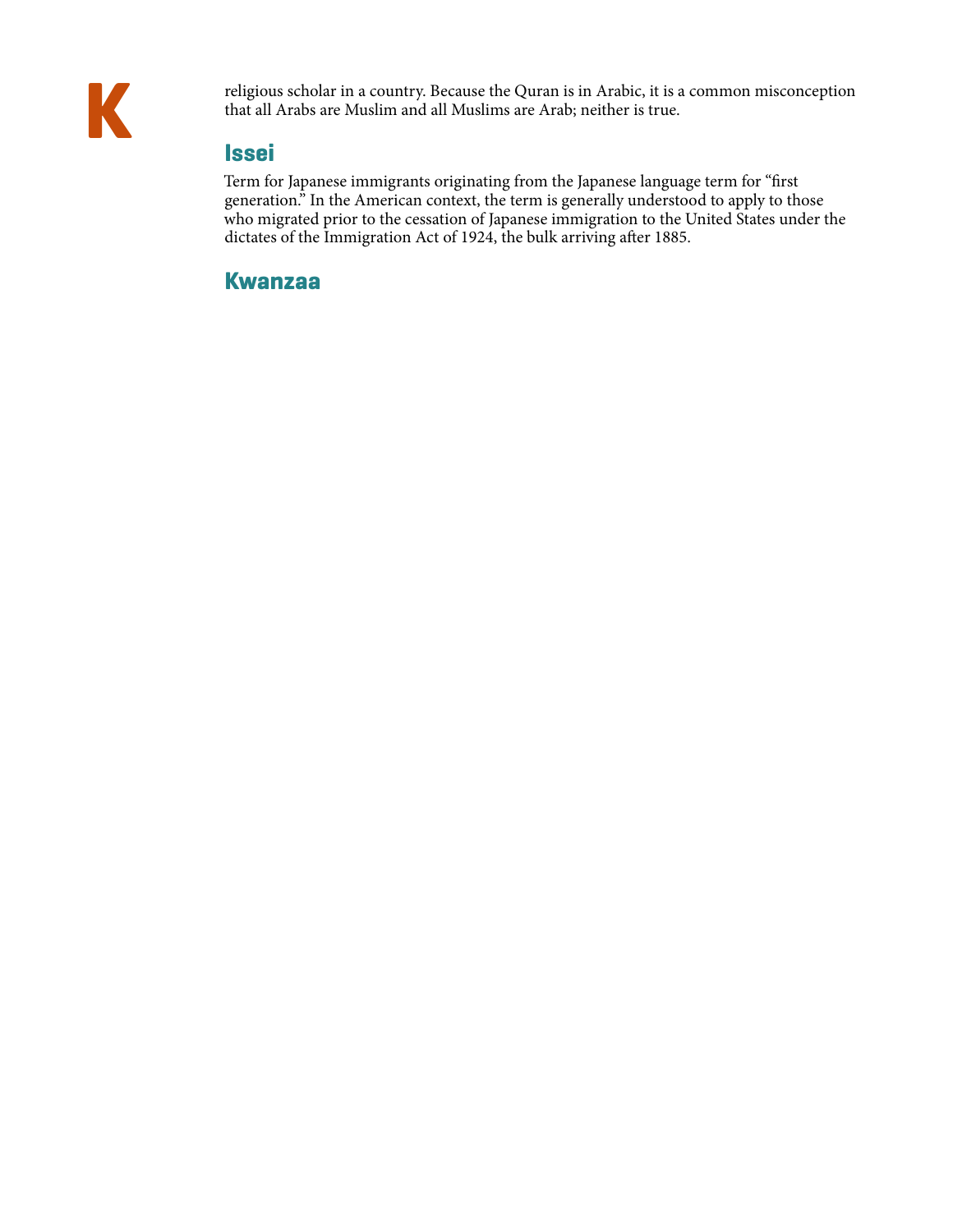A celebration of African heritage and principles. It occurs December 26 through January 1. It grew out of the Black Nationalist Movement in the mid-1960s. From the Swahili phrase "first fruits of the harvest," Kwanzaa cele grew out of the Black Nationalist Movement in the mid-1960s. From the Swahili phrase "frst fruits of the harvest," Kwanzaa celebrates seven principles, which are also identifed in the East African language. They are: *umoja* (unity), *kujichagulia* (self-determination), *ujima* (collective responsibility), *ujamaa* (cooperative economics), *nia* (purpose), *kuumba* (creativity), and *imani* (faith). Kwanzaa also has seven symbols. They are fruits; vegetables or nuts; a mat; a candleholder; seven candles (three red, three green and one black); corn; gifs; and a communal cup signifying unity. Kwanzaa was intended to be independent of religion, though some families celebrate Kwanzaa with religious holidays.

# Latin@

This post-internet construction simplifies "Latino/Latina" or "Latino and/or Latina." Some academic departments have put this in their names. According to the University of Wisconsin at Madison Department of Chican@ and Latin@ Studies, "The @ ending ('a' at the center of 'o') ofers a simultaneous presentation of both the feminine and masculine word endings of Chicana, Chicano, Latina, and Latino and allows the reader/speaker to choose the form she or he prefers."

# Latina/Latino

Umbrella terms referring to residents or citizens of the United States with Latin American ancestry. Latina is the feminine form of Latino and means a woman or girl. Use Latina(s) for a woman or women; use Latino(s) for a man or men. Latino is principally used west of the Mississippi, where it has displaced Chicano and Mexican American. In 2011, the *Los Angeles Times* amended its style guide to advise journalists to use Latino over Hispanic in virtually all circumstances "in keeping with the practices and sensibilities of residents of our region." Federal policy defnes "Latino" not as a race, but as an ethnicity; it notes that Latinos can be of any race.

# Latinx

Pronounced "La-teen-ex." An alternative to Latino or Latina that refers to people of Latin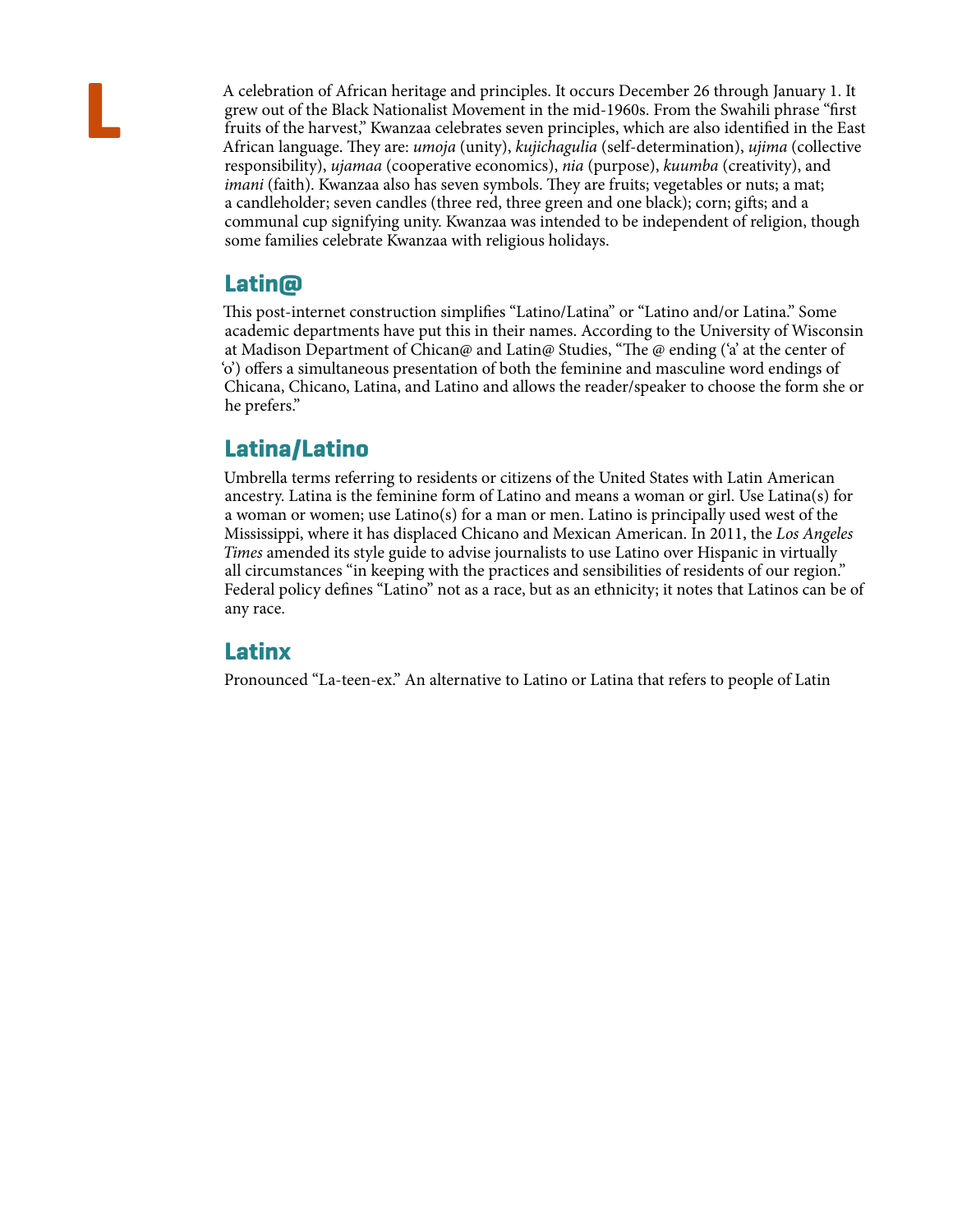

American descent who don't necessarily identify as female or male. This could include people<br>who identify as agender, nonbinary, gender non-conforming, genderqueer, and gender fluid.<br>I GRT/GI RT/I GRT/I LERT/I ILERT/I M who identify as agender, nonbinary, gender non-conforming, genderqueer, and gender fuid.

# LGBT/GLBT/LGBTQ/LGBTQQIA\*

LGBT is an abbreviation for "lesbian, gay, bisexual, and transgender." The Q in LGBTQ can stand for questioning (still exploring one's sexuality) or queer, or sometimes both (and it is sometimes written LGBTQQ). LGBTQ is best used only in quotations or for formal names of organizations or events. In recent years initials have been added to represent intersex, asexual, pansexual, and polyamorous. LGBTQIA and LGBTQQIA, sometimes with a \* at the end, are increasingly being used to represent the community.

# Manifest Destiny

An expansionist rhetoric based on the belief that the United States was predestined to become a powerful, white Protestant "Empire of Liberty" spreading democracy from the East Coast to the West.

# McCarran-Walter Act

Officially known as the Immigration and Nationality Act of 1952, it allowed Asians to apply for citizenship but set immigration quotas from each Asian country at only 100 annually. Liberalization of this law, in 1965, allowed the frst large-scale migration of Asians into the United States in the 20th century.

# Mexican, Mexican American

Use "Mexican" when referring to anyone of Mexican citizenship, and use "Mexican American" when referring to those of Mexican ancestry who are permanent residents or citizens of the United States.

# Mexican-American War

[Adapted from Wikipedia] The Mexican–American War was an armed conflict between the United States of America and the United Mexican States from 1846 to 1848. It followed in the wake of the 1845 U.S. annexation of Texas, which Mexico considered part of its territory in spite of its de facto secession in the 1836 Texas Revolution. The 1848 Treaty of Guadalupe Hidalgo ended the war and specifed its major consequence: the Mexican Cession of the territories of Alta California and Santa Fe de Nuevo México to the United States. The United States agreed to pay \$15 million compensation for the physical damage of the war. In addition, the United States assumed \$3.25 million of debt owed by the Mexican government to U.S. citizens. Mexico acknowledged the loss of Texas and thereafer cited the Rio Grande as its national border with the United States.

### midlife

References to people in midlife are more inclusive than using boomer(s), a term identifying one's birth cohort. Midlife generally identifes the years between people's early 40s and early 60s, but precision is somewhat slippery. Be aware that middle age traditionally was considered to begin at age 35, when 70 was regarded as a typical benchmark for very old age.

### militant

Commonly used to describe an aggressive activist working for a cause; a person eager to engage in a struggle to achieve his or her goal, or can be used to mean any individual engaged in warfare, a fght, or combat, or generally serving as a solider. A militant view sometimes constitutes an extremist position. A militant state denotes being in a physically aggressive posture supporting an ideology or cause. Should not be used in place of terrorist. Militant is deemed to be a neutral term, whereas terrorist indicates reprehensible behavior by an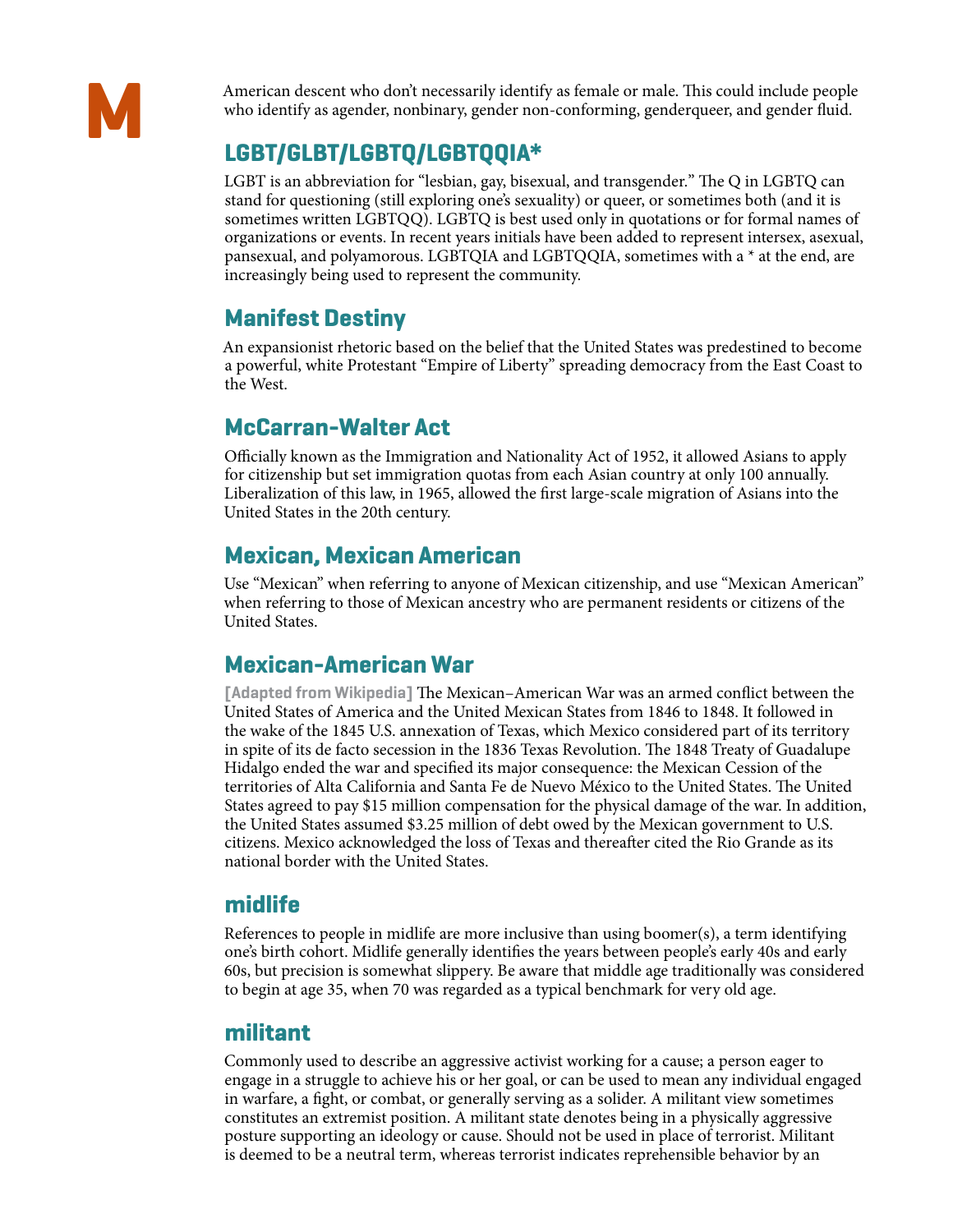individual or organization regardless of the motivations.

### minority

Caution. Not a synonym for people of color. Group or groups difering especially in race, religion, or ethnicity from the majority of a population. Collective when used as a noun. Does not refer to an individual, so avoid such phrases as: There are three minorities on the council. Also, women do not constitute a minority, although they may be linked with minorities in various civil-rights contexts. Avoid saying, for example, the program is designed to encourage the representation of minorities if it also encourages the representation of women. Better to say the program is designed to encourage the representation of women and minorities. A better alternative is people of color when referring to a group.

### mixed

Sometimes used to describe a person who is biracial. Avoid the term in this context.

### mixed-status couple, mixed-status family

Usually refers to couples or families with members who have diferent immigration status. A mixed-status family, for example, might have a father who is an undocumented immigrant, a mother who is a legal resident and a child who was born in the United States and is a citizen. Mixed-status relationship and mixed-status couple are also sometimes used by health workers to describe a sexual relationship in which one partner is HIV-positive and the other is HIVnegative, according to [AIDS.gov,](https://AIDS.gov) a website managed by the U.S. Department of Health & Human Services.

### model minority

The belief that a particular ethnic, racial, or religious group achieves greater success than the population average. In the United States, this myth most ofen refers to Asians. Concerns are that the myth implies that some people get ahead because of the group they are in, or that group members who do not succeed are inferior. The myth also ignores the history and ongoing experiences of discrimination these groups face and masks socioeconomic diversity within these groups.

### mulatto

A person who has a white parent and a black parent. Avoid using the term; it is considered insensitive. Better to use biracial.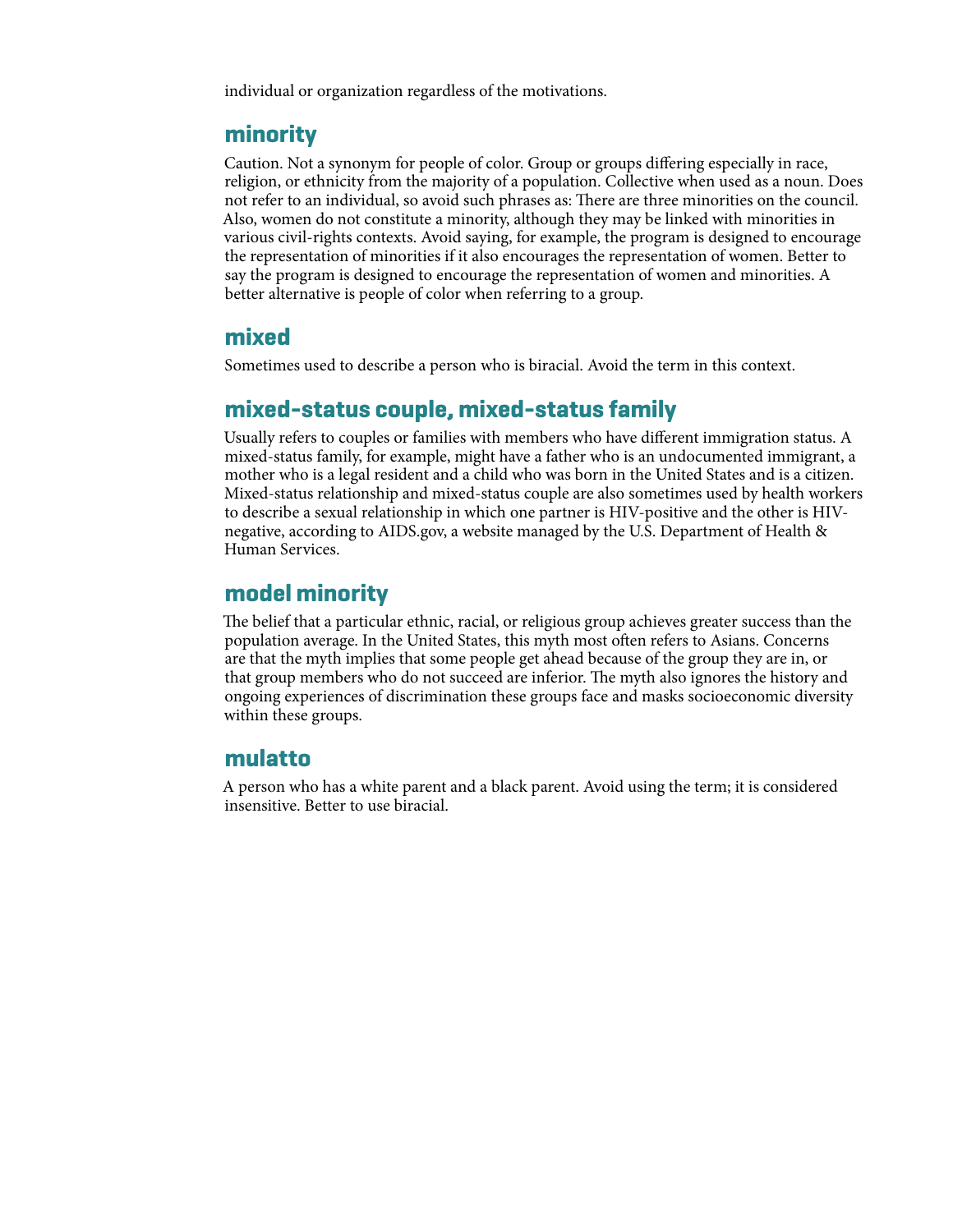

# **Muslim, Muslims**

A Muslim is a follower of Muhammad and the tenets and practices of Islam. The word Muslim is a noun; use the adjective Islamic when referring to the Islamic faith or the Islamic world.

# multicultural/multiculturalism

In the 1980s and 1990s the concept of "multiculturalism" emerged as a popular way to defne the complexities of social diversity. The concept suggests that Americans are not a single people but rather they comprise a diverse set of ethnic and racial groups working and living together.

## nation

Federally recognized tribes are considered self-governing—or sovereign nations—by Congress.

# Nation of Islam

A religious and political organization formed in 1930 by Wallace Fard Muhammad with the stated aim of "resurrecting" the spiritual, mental, social, and economic condition of black people in America and the world. Its tenets difer markedly from those of traditional Islam. Followers should be referred to as members of the Nation of Islam. The term black Muslim, once associated with the organization, is now considered derogatory and should be avoided.

# Native American, Native

Native American, Native, and American Indian are all generally acceptable, although individuals may have a preference. It is usually best to refer to Native people by their specifc tribe or nation, such as Navajo, Hopi, or Cherokee, or to ask people which term they prefer. Native American gained traction in the 1960s for American Indians and Alaska Natives. Over time, Native American has been expanded to include all native peoples of the continental United States and some in Alaska.

# Native Hawaiian

Known as *Kanaka Maoli* in Hawaiian, Native Hawaiians trace their lineage and language to Polynesians, including Tahitians, Maoris, and Samoans. Starting in 2000, the federal government recognized Native Hawaiians and Pacifc Islanders as a distinct group, including in Census counts.

# Native Hawaiian or Other Pacifc Islander, U.S. Census defnition of

The U.S. Census Bureau, which adheres to the 1997 Office of Management and Budget standards on race and ethnicity, defnes Native Hawaiian or Other Pacifc Islander as "a person having origins in any of the original peoples of Hawaii, Guam, Samoa, or other Pacifc Islands."

# Negro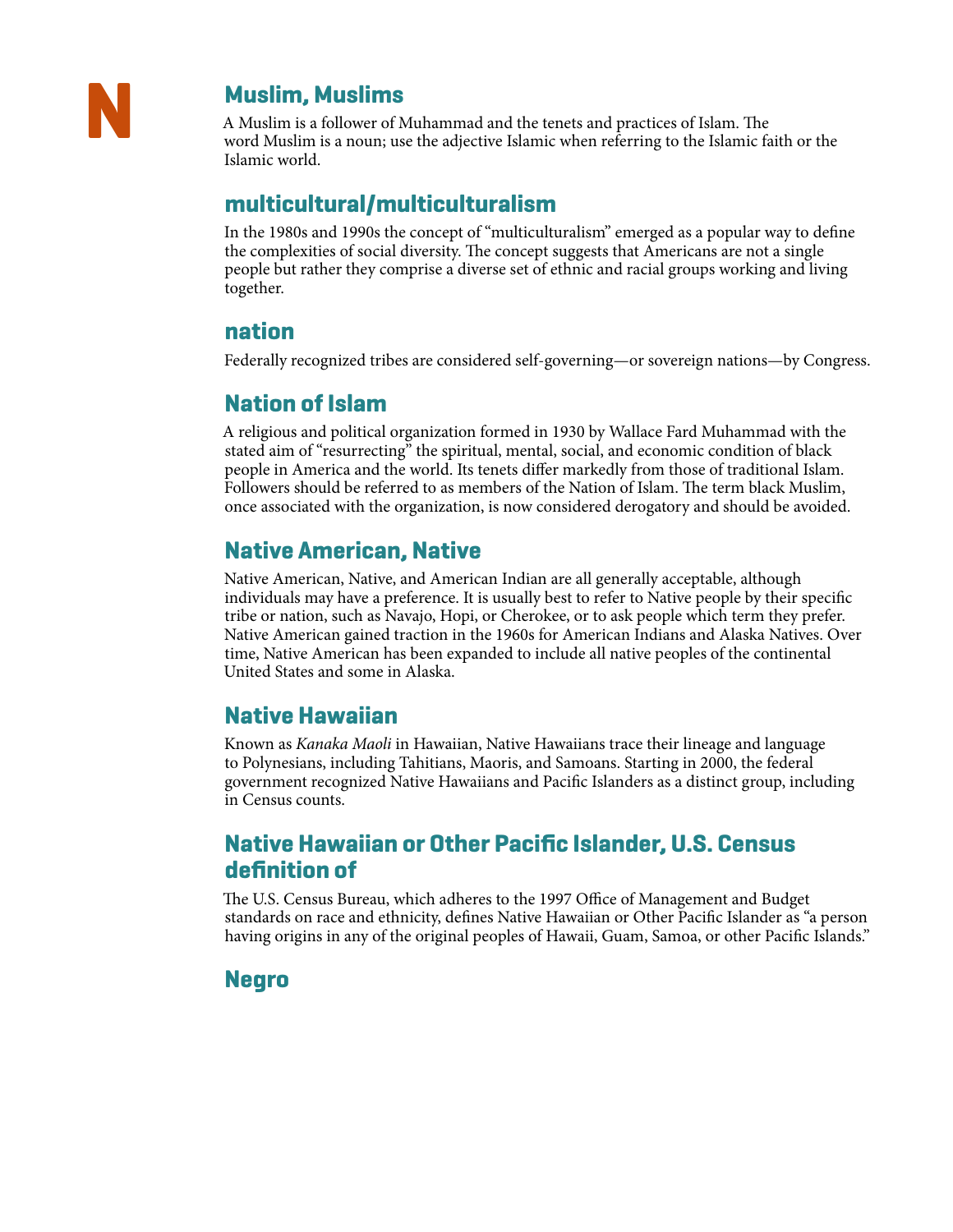Use African American or black. Do not use to describe a person of African descent. Do not use Negress. Term acceptable in organization names and historical references, for example, National Council of Negro Women or Negro use Negress. Term acceptable in organization names and historical references, for example, National Council of Negro Women or Negro National Anthem.

# Nisei, nisei

Term for the children of Japanese immigrants, originating from the Japanese language term for "second generation." In the American context, the term is generally understood to apply specifcally to the American-born—and thus U.S. citizen—children of Japanese immigrants who arrived prior to the cessation of Japanese immigration to the United States under the dictates of the Immigration Act of 1924.

# **Okies**

A pejorative term for people from Oklahoma dating from the Dust Bowl and Great Depression, when thousands of poor people left the state, many heading to California.

# older (people, adults, individuals, Americans and so on)

A national survey of nearly 100 age-beat journalists found that this is the top-choice term, seen by reporters as the more neutral and fexible general descriptor for people in later life.

# Operation Pedro Pan

Trough Operation Pedro Pan, between 1960 and 1962, over fourteen thousand children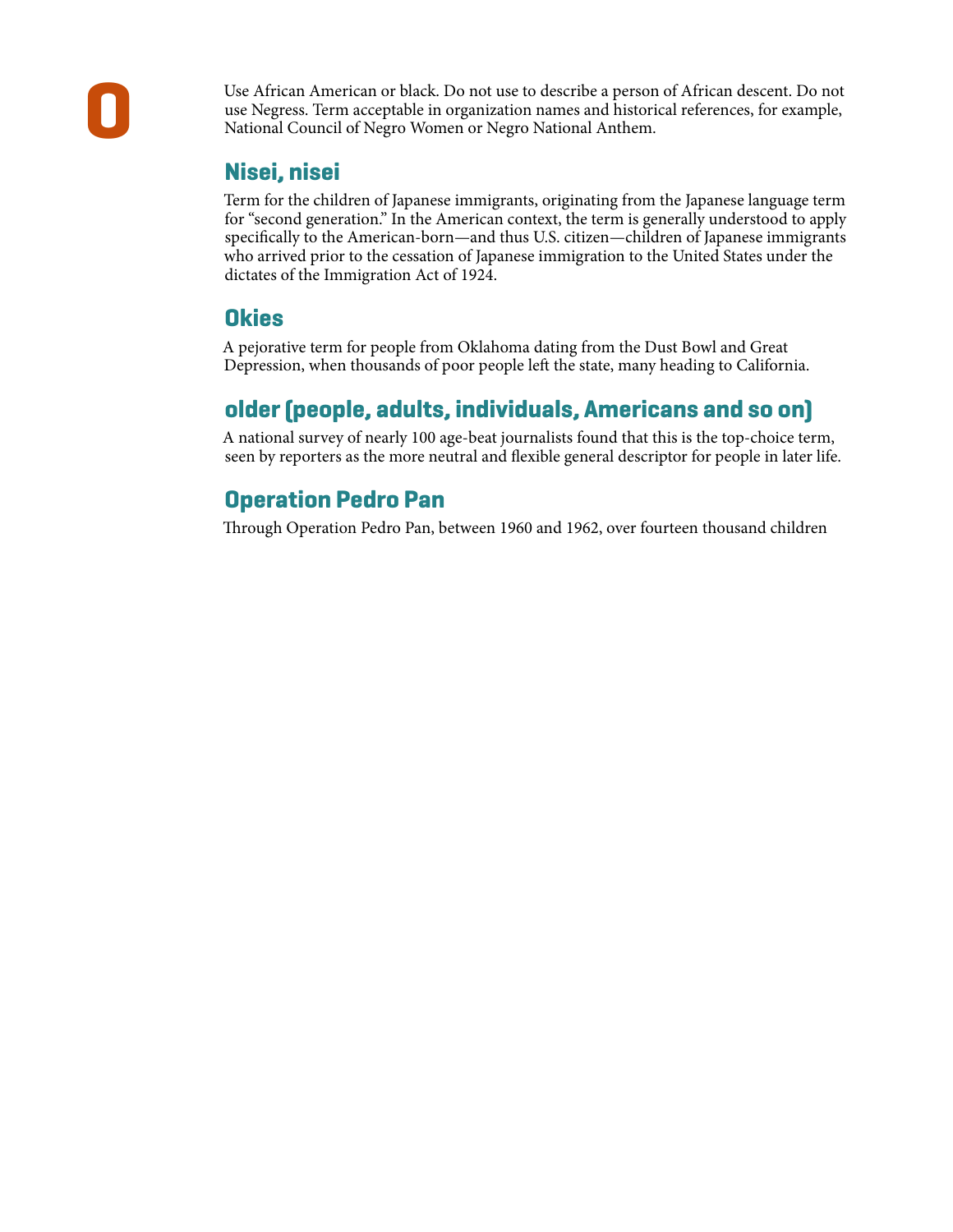traveled from Cuba to the United States. Afer the Cuban Revolution, Cuban parents feared for their children's futures under communism. They entrusted the Catholic Church, aid societies, and the U.S. State Department to connect their children with awaiting relatives and friends. These groups also cared for children until the families could be reunited.

## Oriental

Caution. Many Asian Americans liken "Oriental" to "Negro," a term of condescension. A vestige of European imperialism, the term, at minimum, is vague. In art, it may include countries such as China and Japan, but exclude Turkey. In rugs, it may mean India and China and include Turkey. In food, it may mean China or Japan, but not India, Vietnam, or the Philippines.

# Pacifc Islander

U.S. Census term, referring to one of eight groups: Fijian, Guamanian, Hawaiian, Northern Mariana Islander, Palauan, Samoan, Tahitian, and Tongan.

# people of color

The *National Association of Black Journalists' Style Guide* says, "Acceptable use as a synonym for minorities. May also use to describe groups such as journalists of color or women of color." However, some people feel uncomfortable with the idea of lumping people of diferent groups together.

# people-frst language

Language that avoids defning a person in terms of his or her disability. In most cases, this entails placing the reference to the disability afer a reference to a person, as in *a person*  with a disability rather than *the disabled person*. The National Center on Birth Defects and Developmental Disabilities of the Centers for Disease Control & Prevention ofers an easy-tofollow guide on people-first language. The American Speech-Language-Hearing Association acknowledges that utilizing people-frst language sometimes can result in awkward sentence structuring. As such, the organization states that "deviations from people-frst language should be allowed in cases when the only alternative is awkward sentence structure." Use people-frst language whenever possible.

### post-racial

A controversial term that describes a society that's devoid of racial preference, discrimination, and prejudice.

### powwow

Use only when referring to the title of a specifc American Indian event. Avoid if referring to a general gathering because the term evokes a stereotypical image of American Indians. Comes from the Narragansett word for shaman. It is a celebration and social gathering, honoring sacred American Indian traditions through dancing, drumming, singing, and the gathering of people. A powwow may be held to honor an individual or for a special occasion. Most commonly, it is a social event.

### Protestantism

**[Adapted from Wikipedia]** Protestantism is a form of Christianity that originated with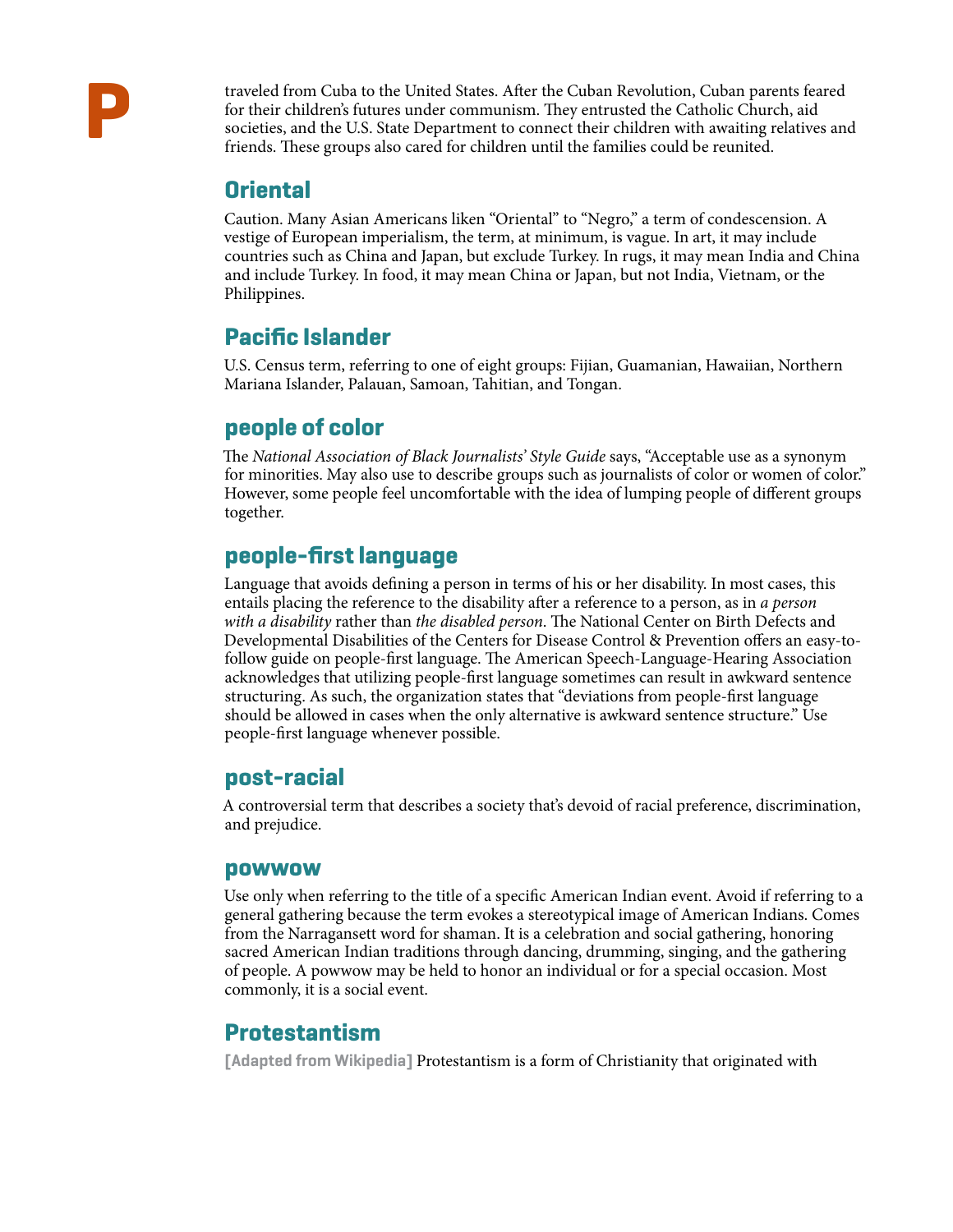the Reformation, a movement against what its followers considered to be errors in the Roman Catholic Church. It is one of the three major divisions of Christendom, together with Roman Catholicism and the Eastern Orthodox Church. The term derives from the letter of protestation from German Lutheran princes in 1529 against an edict of the Diet of Speyer condemning the teachings of Martin Luther as heretical. With more than 900 million adherents, nearly 40 percent of Christians worldwide, Protestantism is more divided theologically and ecclesiastically than either the Eastern Orthodox Church or Roman Catholicism, lacking both structural unity and central human authority. A majority of Protestants are members of a handful of denominational families: Adventism, Anglicanism,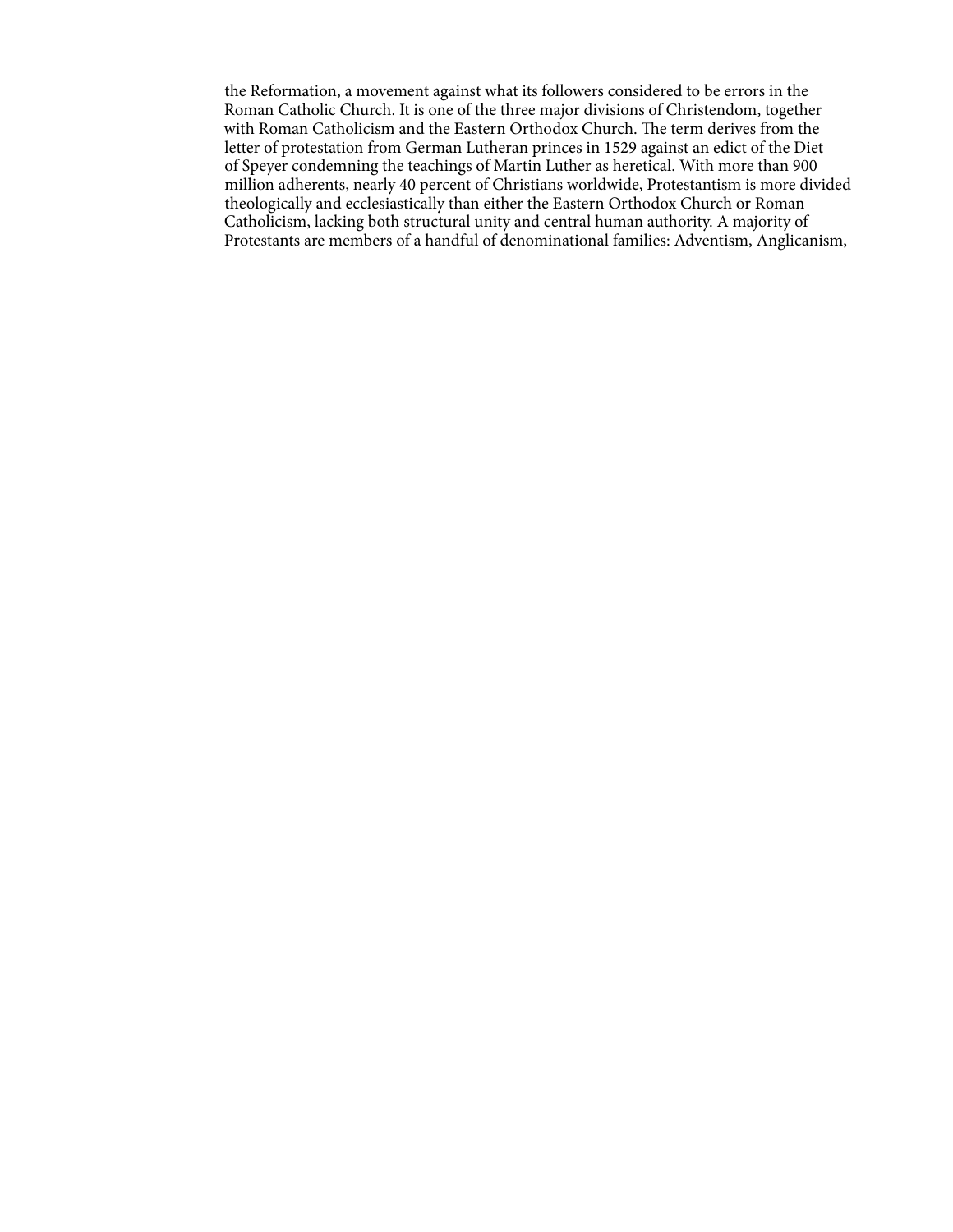Baptist churches, Reformed churches, Lutheranism, Methodism, and Pentecostalism.<br>Nondenominational, evangelical, charismatic, independent, and other churches are or<br>and constitute a significant part of Protestant Christian Nondenominational, evangelical, charismatic, independent, and other churches are on the rise, and constitute a signifcant part of Protestant Christianity.

# Puerto Rico

Puerto Rico is a territory of the United States. Spain held Puerto Rico as a colony for more than 400 years and ceded it to the United States in 1898 at the end of the Spanish-American War. It has been under U.S. rule as an unincorporated territory ever since. Puerto Ricans were made citizens in 1917, though they had not requested it. In 1952, with Congressional approval, Puerto Ricans voted to become a commonwealth. This did not fundamentally change the relationship between Puerto Rico and the United States.

### queer

Traditionally a pejorative term, queer has been appropriated by some LGBT people as a self-afrming umbrella term. However, it is not universally accepted even within the LGBT community and should be avoided unless describing someone who self-identifes that way or in a direct quote. When Q is seen at the end of "LGBT," it typically means queer and/or questioning.

## quinceañera

Pronounced "keen-see-nyair-ah." A Hispanic celebration of a girl's 15th birthday, signifying her transition from youth to adulthood. This is both a social and religious event and, like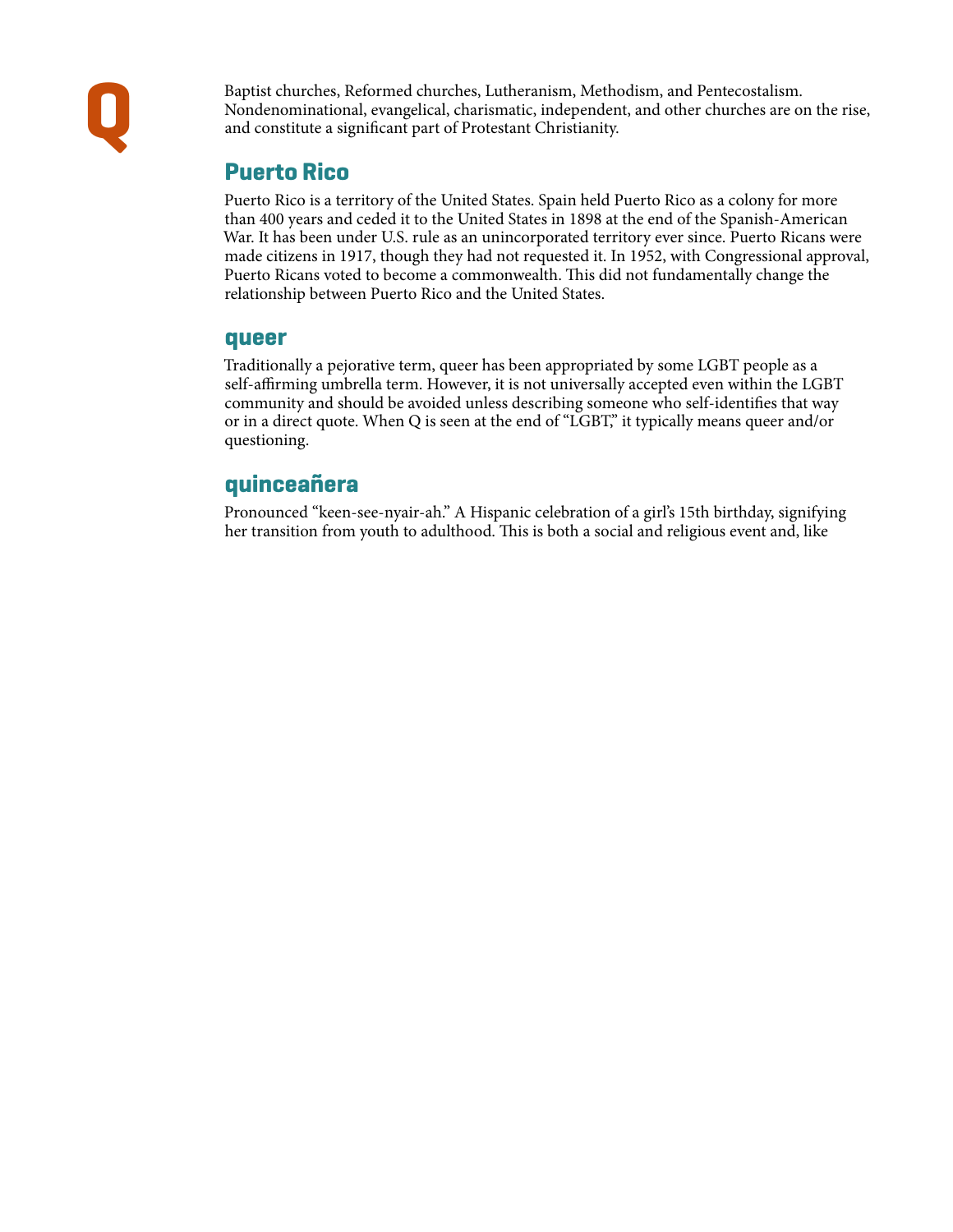many other Hispanic traditions, emphasizes the importance of family. A quinceañera typically begins with a Mass that is attended by the girl's parents, grandparents, godparents, and family. The Mass is followed by a reception with food, family, music, dancing, and more. In past times, the quinceañera signifed that a girl was prepared for marriage. In contemporary times, it tends to mean that a girl is ready to begin formal dating. Some families will throw a quinceañera for a son.

### quotas

A specifc or presubscribed number than must be met to reach a certain goal. A buzzword ofen used in the afrmative action debate, however, it is not synonymous with afrmative action, which is a practice, activity, or program aimed at correcting the enduring efects of discrimination and helping to diversify businesses, organizations, and schools.

### race

A person's race should not be mentioned unless relevant. Tis also applies to references to ethnicity, sexual orientation, and religion. Avoid stereotypes.

# race card, "play the race card"

To say someone is "playing the race card" is to say they are injecting race into a discussion. To say someone is doing this can be an attempt to defect, diminish, or discredit race's efects. Black feminist scholar bell hooks writes that the expression "trivializes discussions of racism, implying it's all just a game." She calls this a backlash against talk about race, "more often than not representing it as mere hysteria."

# race, U.S. Census defnitions of

According to its website, the [U.S. Census Bureau](https://www.census.gov/topics/population/race/about.html) adheres to the 1997 Office of Management and Budget standards on race and ethnicity, which guide the Census Bureau in classifying written responses to the race question: White – A person having origins in any of the original peoples of Europe, the Middle East, or North Africa. Black or African American – A person having origins in any of the black racial groups of Africa. American Indian or Alaska Native – A person having origins in any of the original peoples of North and South America (including Central America) and who maintains tribal affiliation or community attachment. Asian  $- A$ person having origins in any of the original peoples of the Far East, Southeast Asia, or the Indian subcontinent including, for example, Cambodia, China, India, Japan, Korea, Malaysia, Pakistan, the Philippine Islands, Tailand, and Vietnam. Native Hawaiian or Other Pacifc Islander – A person having origins in any of the original peoples of Hawaii, Guam, Samoa, or other Pacific Islands. The 1997 OMB standards permit the reporting of more than one race. An individual's response to the race question is based upon self-identifcation.

# rainbow flag

A fag of six equal horizontal stripes (red, orange, yellow, green, blue, and violet) symbolizing the diversity of the lesbian, gay, bisexual, and transgender communities.

### red

A good-luck color in several cultures, including Indian and Chinese. It is a favored color for weddings in both cultures and it is the traditional color for the bindi worn by Indian women.

# redneck

A derogatory term for whites. Do not use.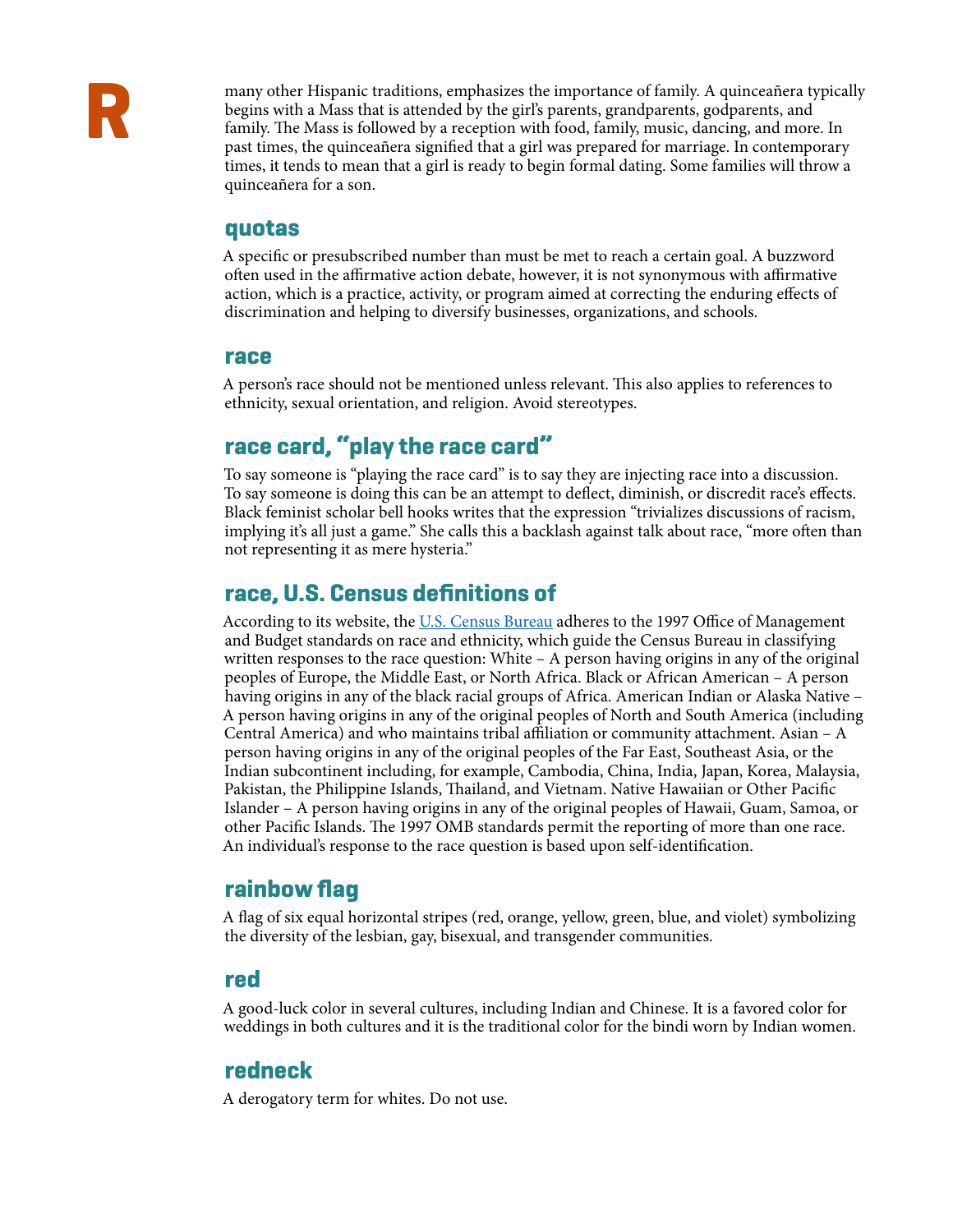### redskin

Avoid. An overtly racist term that can be compared to the N-word. Some media organizations no longer use the term when referring to the Washington, D.C., professional football team. The Native American Journalists Association strongly urges news outlets to limit use of racial team names and images.

### refugee

**[Adapted from Wikipedia]** A refugee is a displaced person who has been forced to cross national boundaries and who cannot return home safely. Such a person may be called an asylum seeker until granted refugee status. The term refugee is often used in different contexts: in everyday usage it refers to a forcibly displaced person who has fed their country of origin; in a more specifc context it refers to such a person who was, on top of that, granted refugee status in the country the person fed to. In order to be given refugee status the person must have applied for asylum. This person was then, whilst waiting for a decision, an asylum seeker. However, a displaced person who would legally be entitled to refugee status may never apply for asylum, or may not be allowed to apply in the country they fed to and thus not be an asylum seeker.

### remittances

Remittances are money and goods for family or friends in a foreign worker's countries of origin. In the late 1900s the areas receiving the largest amount of U.S. remittances were Mexico, India, China, the Philippines, the Caribbean, and many African countries. Tis money sustains families and communities abroad, and contributes substantially to some home countries' economies.

### reparations

Reparations are made to right past wrongs. They are often payments. The United States has paid more than \$1.5 billion to settle claims made by black farmers in a class-action lawsuit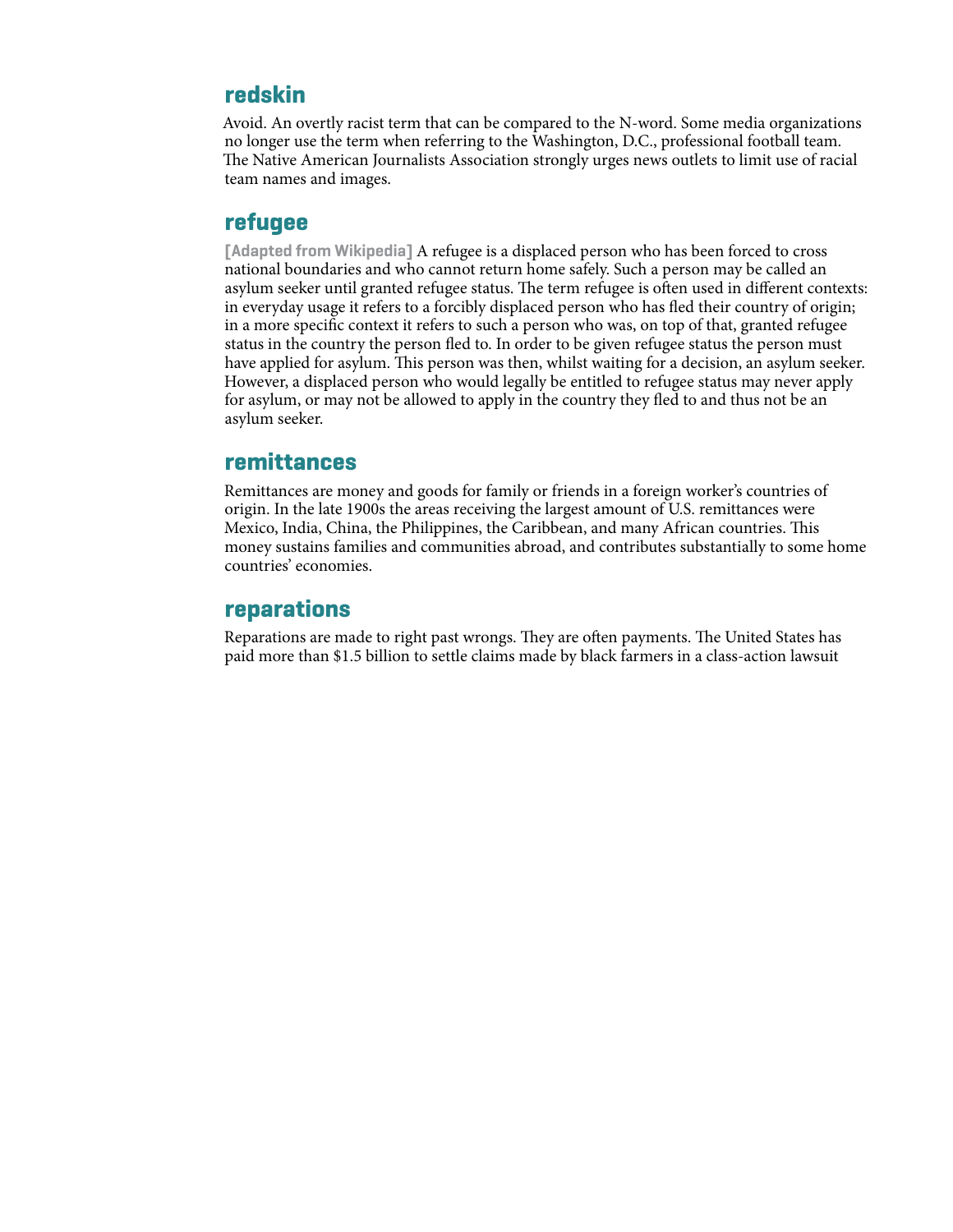against the U.S. Department of Agriculture. The case was called *Pigford v. Glickman*. It was about discrimination in farm loans and assistance paid between 1981 and 1996. In 1989, U. Representative John Conyers (D-Detroit about discrimination in farm loans and assistance paid between 1981 and 1996. In 1989, U.S. Representative John Conyers (D-Detroit) began introducing bills to create a commission to study more sweeping reparations for events dating back to slavery. Those bills have not advanced. Japanese Americans interned during World War II have received \$1.6 billion in reparations and a formal apology from the U.S. government. Native Americans have received several payments including a \$3.4 billion settlement in 2012.

### reservation

Indian reservations are areas of land reserved by the U.S. government as permanent tribal homelands. The United States established its reservation policy for American Indians in 1787. In 2015 there were 326 reservations. About 56 million acres are in reservations and trust land. More than 60 percent of American Indians live away from reservations.

## Sansei, sansei

Term for third-generation Japanese Americans, originating from the Japanese language term for "third generation." In the American context, the term is understood to refer to the grandchildren of Japanese immigrants who arrived prior to the cessation of Japanese immigration to the United States under the dictates of the Immigration Act of 1924.

## senior, senior citizen

Use the term sparingly; can be discriminatory in nature; the preferred terminology is older adults.

### shaman

A spiritual leader in a tribal society who heals people by channeling spirits, ofen in an altered state. Sometimes referred to as a medicine man or witch doctor. It is a description rather than a formal title; do not capitalize, even when used with a name.

### slave

Avoid this outdated term to refer to the person. The proper term is enslaved person. An enslaved person is a human being who has been classed as property and forced to work for nothing.

### slavery

**[Adapted from Wikipedia]** Slavery is, in the strictest sense of the term, any system in which principles of property law are applied to people, allowing individuals to own, buy, and sell other individuals, as a de jure form of property. A slave is unable to withdraw unilaterally from such an arrangement and works without remuneration. Many scholars now use the term chattel slavery to refer to this specifc sense of legalized slavery. In a broader sense, however, the word slavery may also refer to any situation in which an individual is de facto forced to work against their own will. Scholars also use the more generic terms such as unfree labor or forced labor, to refer to such situations. Slavery in the United States was the legal institution of human chattel enslavement, primarily of Africans and African Americans, that existed in the United States of America in the 18th and 19th centuries afer it gained independence and before the end of the American Civil War. Slavery had been practiced in British North America from early colonial days, and was legal in all thirteen colonies at the time of the Declaration of Independence in 1776. The Thirteenth Amendment, abolishing slavery except as punishment for a crime, was passed by the Senate in April 1864, and by the House of Representatives in January 1865. The amendment did not take effect until it was ratified by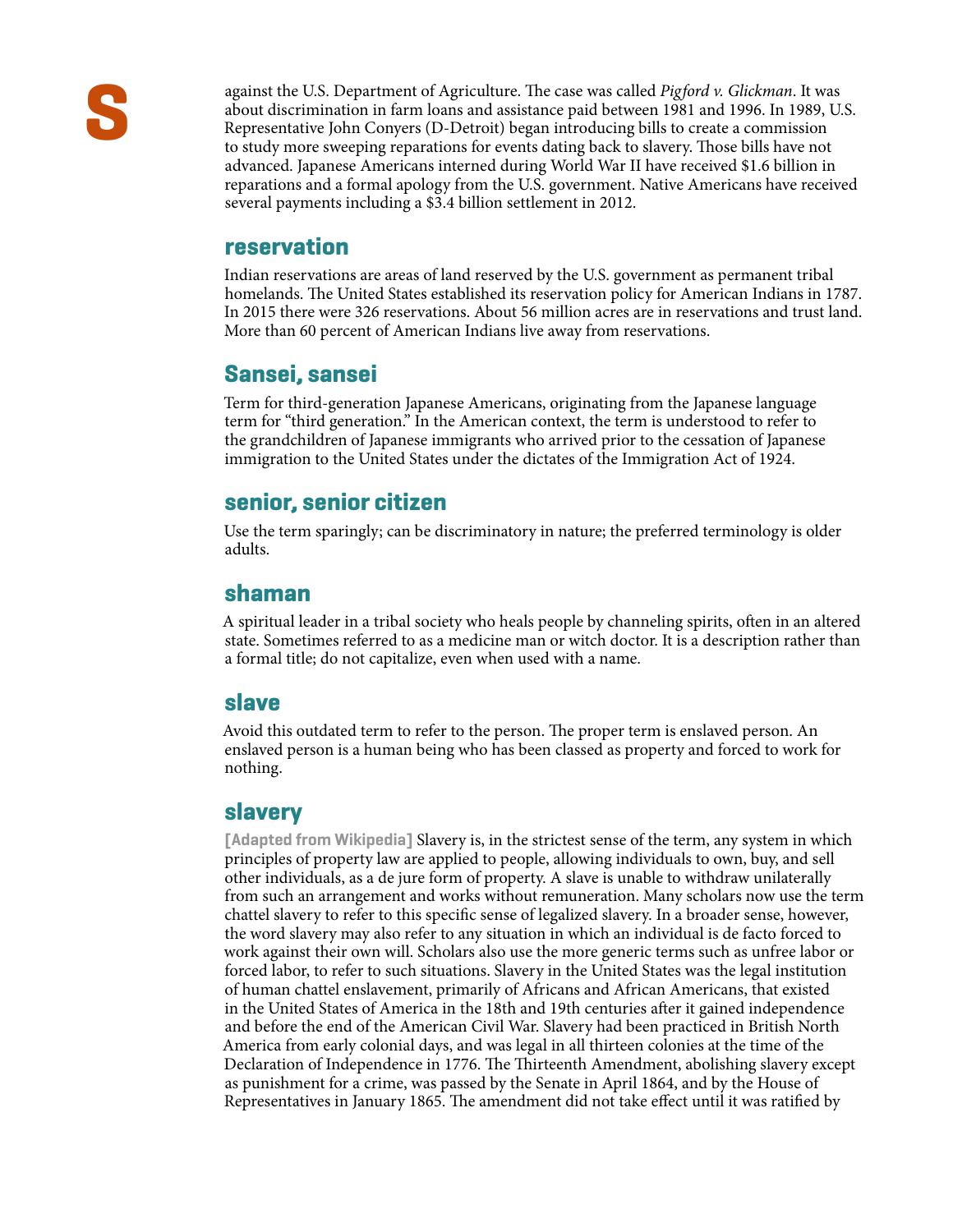three-fourths of the states, which occurred on December 6, 1865, when Georgia ratifed it. On that date, all remaining slaves became officially free.

# Spanglish

An informal hybrid of Spanish and English. It is used among people who know both languages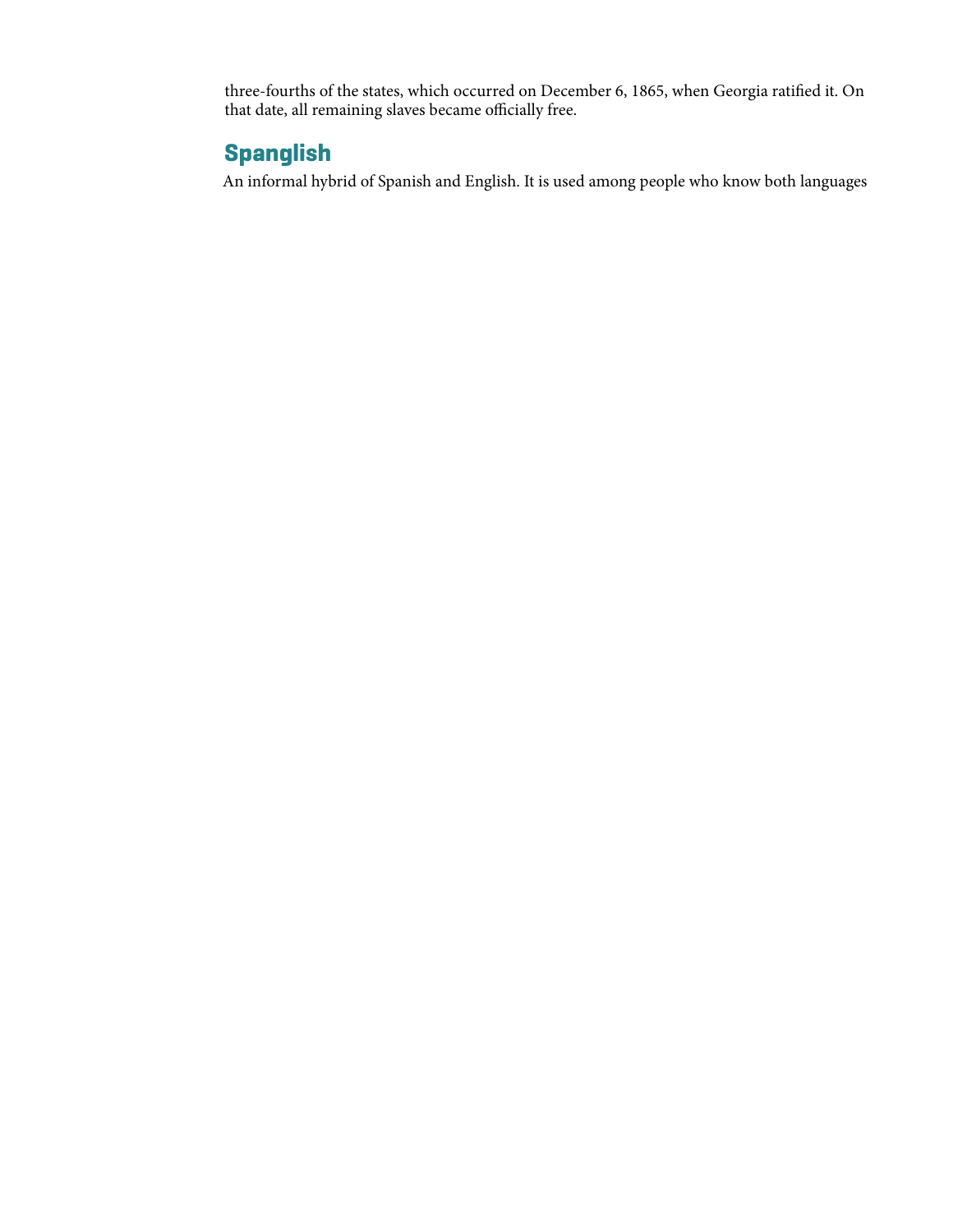and who switch between languages when one language describes what they are trying to say better than the other. Linguists call that code switching.

### stereotypes

The word comes from the ancient Greek for "fixed impression." Walter Lippmann, an American journalist, popularized the word, a printing-press term, as a metaphor for "a picture in our heads" that could be true or, more ofen, false. Examples of stereotypes include *geisha, delivery boy, manicurist,* and *Samurai* (all used metaphorically).

### **Stonewall**

The Stonewall Inn tavern in New York City's Greenwich Village was the site of several nights of raucous protests afer a police raid on June 28, 1969. Although not the nation's frst gay civil rights demonstration, Stonewall is now regarded as the birth of the modern gay civil rights movement.

# Tagalog

Pronounced tah-GAH-log. Widely spoken in the Philippines, and one of scores of local and regional dialects.

# Tejano

A Texan of Mexican descent. Tejano derives from "Coahuiltejano," a name given to the citizens of the Mexican State Coahuila y Tejas, now Texas. Tejano culture includes folk music synthesized from European and Mexican styles and contributions to Tex-Mex cuisine. Hispanic and Anglo-Saxon settlers who lived in the area during the 18th century created a bilingualism that later shaped the Tejano language.

# telenovela

A type of "limited-run" television drama that is very popular in Latin America and has had success in the United States and elsewhere. Telenovelas are similar to traditional U.S. soap operas but they have distinctive qualities. The run times for telenovelas are a fixed duration, with episodes shown fve to six days a week and an average of 120 episodes per telenovela.

# Third World

Originally used to distinguish nations that were aligned with neither the West nor the East during the Cold War. Commonly used to describe underdeveloped countries of Africa, Asia, and Latin America. These nations and the people there are often cast as being uncivilized or primitive. Avoid using term because of its negative connotations. Better to say developing countries. Use in quotes only if necessary.

### totem

A representation of a person or likeness such as an animal or plant that is revered by a tribe or group. It is a part of many American Indian and African religious practices.

### transgender

Refers to individuals whose gender identity and/or expression may not match their physical, sexual characteristics or sex assigned at birth. Some female and male cross-dressers, drag queens or kings, female or male impersonators, and intersex individuals may also identify as transgender. Use the name and personal pronouns that are consistent with how the individual lives publicly. When possible, ask which term the source prefers. Do not use transgendered. Ofensive when used as a noun; use transgender people, transgender man, or transgender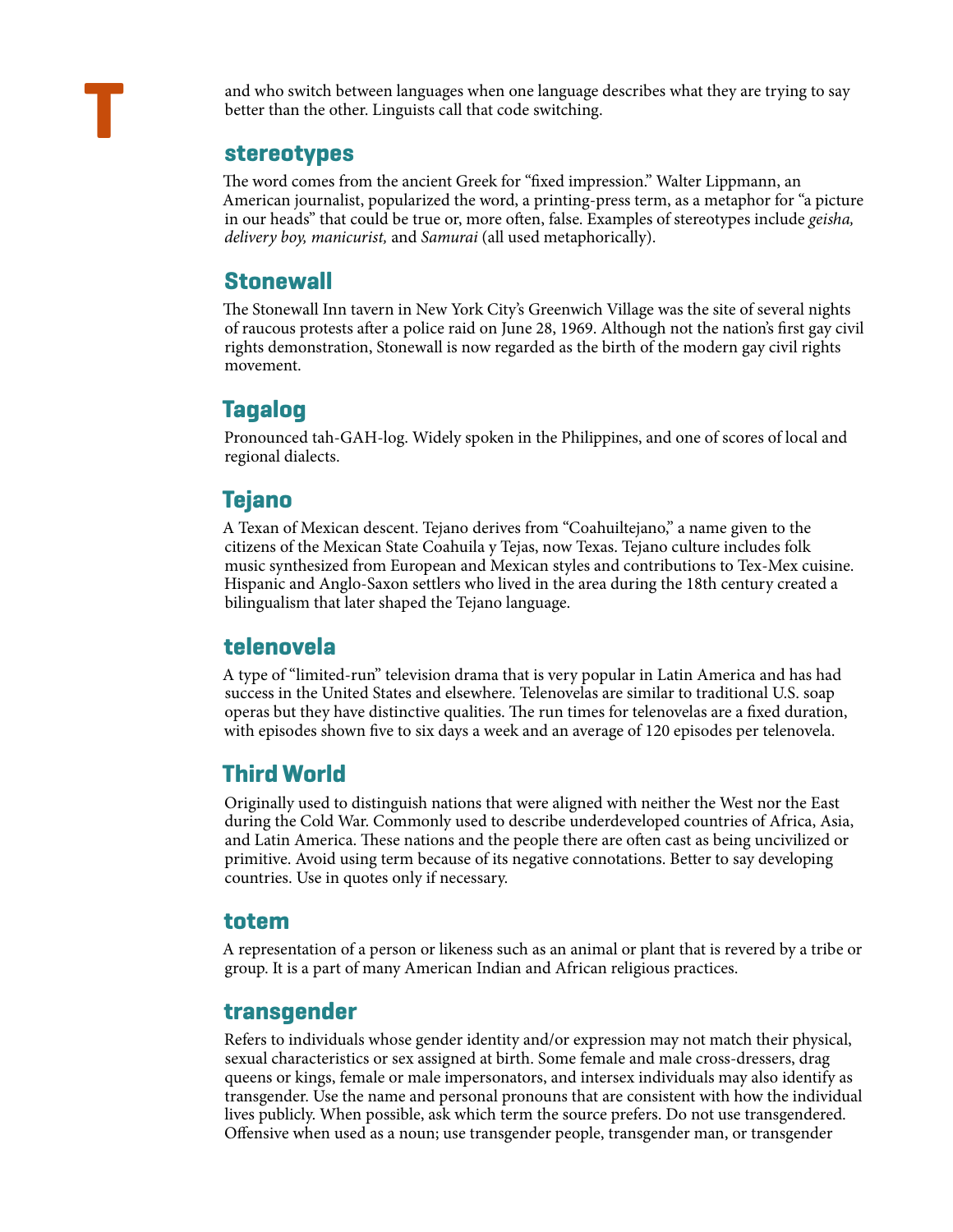woman. In cases where space is an issue, such as headlines, using trans as a shorthand adjectival form is acceptable. Transgender people may use a number of terms to describe themselves. For more guidance on transgender terminology and coverage, visit the NLGJA Journalists Toolbox article at [www.nlgja.org/toolbox/transgender](file:///C:\Users\MieriMA\Downloads\www.nlgja.org\toolbox\transgender) and the [GLAAD Media](https://www.glaad.org/reference/transgender)  [Reference Guide on Transgender Issues.](https://www.glaad.org/reference/transgender)

### Transnational

Going beyond national boundaries or interests.

### transracial

Across or crossing racial boundaries. The term is most often used in adoption to describe families where a child is adopted by parents of a diferent race. In 2015, the term was used to describe Rachel Dolezal, a NAACP chapter president who made international news when she was outed as a white woman who identifed herself as black.

### transsexual

Avoid this outdated term in favor of *transgender* and *transgender people* unless a person or community prefers the term; it can carry misleading medical connotations.

# tribal council

The governing body of a tribe is usually referred to as the tribal council, and is elected by adult members of the tribe. Heading the council is one elected chairperson, president, chief, or governor who is the recognized leader. The council performs legislative aspects of tribal government.

# tribal warfare

Avoid. Eurocentric term for ethnic conflict among people of color. Example: The conflict between Hutus and Tutsis in Rwanda was called tribal warfare, but the civil war in the former Yugoslavia between Serbs, Croats, and Muslims was "ethnic cleansing." Both are ethnic conficts or civil wars.

### tribe

Avoid. Use nation or ethnic group except for specifc entities like a tribal council on a reservation. Within the United States, many Native Americans prefer the term *nation* because their people have signed treaties with the United States that recognize them as nations. Some Native Americans prefer their national afliation instead of using the generic term *Native American*, e.g., Navajo, Hopi, Cherokee. In Africa, avoid referring to diferent ethnic groups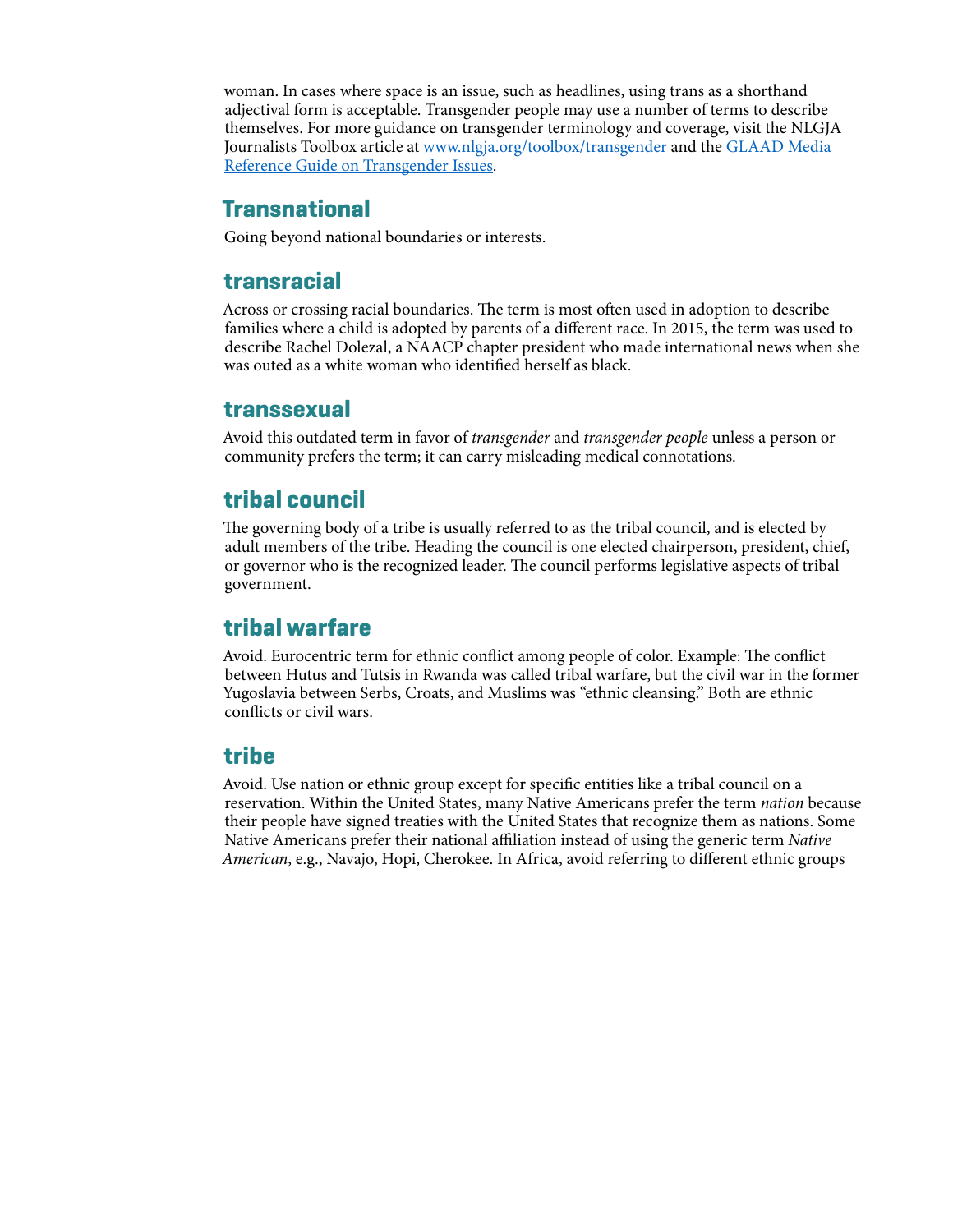as tribes. Hutu and Tutsi are ethnic groups, just like Serbs, Croats, and Muslims in the former Yugoslavia. A federally recognized tribe is an American Indian or Alaska Native tribal entity that is recognized as having a g Yugoslavia. A federally recognized tribe is an American Indian or Alaska Native tribal entity that is recognized as having a government-to-government relationship with the United States, with the responsibilities, powers, limitations, and obligations attached to that designation, according to the Bureau of Indian Afairs. In 2018 there were 573 federally recognized tribes.

### turban

A head covering in desert or other hot climates that does not necessarily have ethnic or religious signifcance and is not solely Arab. People wear turbans for diferent reasons, and there are diferent types of turbans. Sikh men wear turbans that peak at the forehead to take care of their hair, which they do not cut, and to promote equality among themselves and to declare their identity. Turbans make Sikhs distinctive in India, where they are a minority. In the United States, Sikhs have been attacked by people who assumed the turbans meant they were Muslims. Most Muslims do not wear turbans, though their religious officials, clergy, or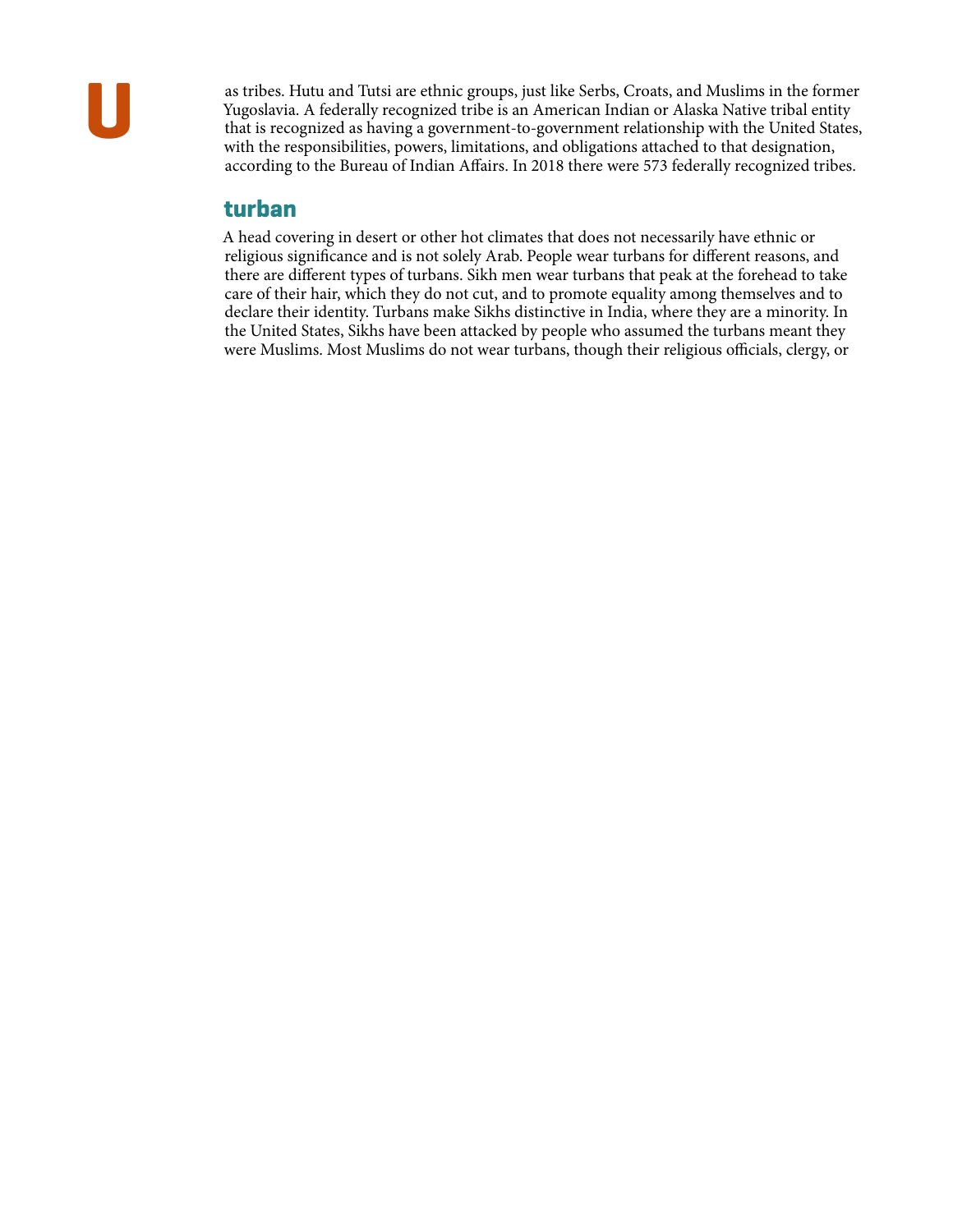

leaders may wear them. They are typically spherical or conical. The shape of turbans varies by country.

# undocumented immigrant

Preferred term to illegal alien, illegal immigrant, or illegal(s). This term describes the immigration status of people who do not have the federal documentation to show they are legally entitled to work, visit, or live here. Some Latinos say this term more accurately describes people who are in the United States illegally because the word points out that they are undocumented, but does not dehumanize them in the manner that such terms as aliens and illegals do.

### undocumented worker

Preferred term to *illegal alien*, *illegal immigrant*, or *illegal(s)*. This term describes the immigration status of people who do not have the federal documentation to show they are legally entitled to work, visit, or live here.

# West Indies

A group of islands in the Caribbean Sea that includes the Bahamas, Cuba, Jamaica, Haiti, the Dominican Republic, Puerto Rico, United States Virgin Islands, the Leeward Islands and Windward Islands, Guyana, Suriname, Trinidad, and Tobago. They acquired that name because Spanish explorers erroneously thought they had sailed to India.

# White privilege

Advantages for people with white skin. Tis includes advantages they might not even know about. It can be a product of systemic racism. Advantages can be economic, social, or educational. One kind of privilege is freedom from barriers, suspicions, or expectations that non-white people experience daily. Another can be freedom from judgment or denial surrounding success or aspirations. For example, if two people acquire the same job or car, the white person's success might be taken for granted while the black person is asked how he or she managed it.

# White, U.S. Census defnition of

The U.S. Census Bureau, which adheres to the 1997 Office of Management and Budget standards on race and ethnicity, defnes *white* as "a person having origins in any of the original